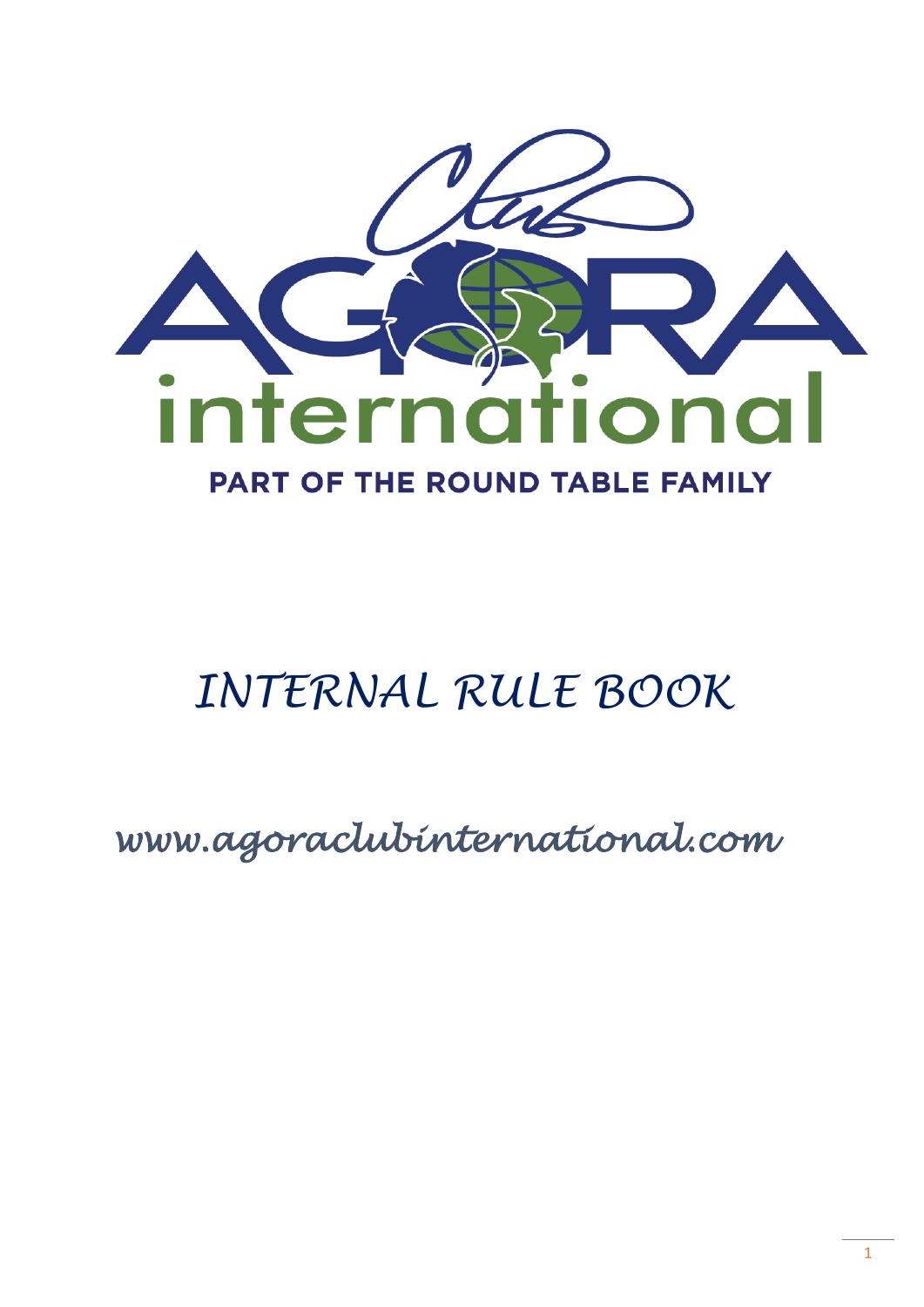## **INTERNAL RULE BOOK**

### **CONTENT**

| $N^{\circ}$ | <b>Articles</b>                                                                                                                                                                      | Page           |
|-------------|--------------------------------------------------------------------------------------------------------------------------------------------------------------------------------------|----------------|
| 1.          | Publications required at the moment of incorporation                                                                                                                                 | 4              |
| 2.          | Moral Person - Legal Entity                                                                                                                                                          | 4              |
| 3.          | Inscription in the Register of Commerce and Companies ("RCL") part of the<br>Luxembourg Business Register ("LBS")                                                                    | 4              |
| 4.          | Publication in the RESA                                                                                                                                                              | 5              |
| 5.          | Registered Office - reference article 2 of the Articles of Association of the<br>Association                                                                                         | 5              |
| 6.          | Motto - reference article 4 of the Articles of Association of the Association                                                                                                        | 5              |
| 7.          | Purpose - reference article 5 of the Articles of Association of the Association                                                                                                      | 5              |
| 8.          | Membership - reference article 7 of the Articles of Association of the<br>Association                                                                                                | 5              |
| 9.          | Register of Members - reference article 7 of the Articles of Association of the<br>Association                                                                                       | 6              |
| 10.         | Publication of personnel data - reference article 7 of the Articles of<br>Association of the Association                                                                             | 6              |
| 11.         | Full Membership - reference article 8 of the Articles of Association of the<br>Association                                                                                           | 6              |
| 12.         | Associate Membership - reference article 9 of the Articles of Association of<br>the Association                                                                                      | $\overline{7}$ |
| 13.         | Local Membership - reference article 10 of the Articles of Association of the<br>Association                                                                                         | 8              |
| 14.         | Honorary Membership - reference article 10 of the Articles of Association of<br>the Association                                                                                      | 9              |
| 15.         | Individual Membership - reference article 11 of the Articles of Association of<br>the Association                                                                                    | 9              |
| 16.         | Withdrawal of the full and associate membership - reference article 12 of the<br>Articles of Association of the Association                                                          | 9              |
| 17.         | Membership Dues - reference article 13 of the Articles of Association of the<br>Association                                                                                          | 10             |
| 18.         | General Meetings - reference article 15 of the Articles of Association of the<br>Association                                                                                         | 11             |
| 19.         | General Meeting of the Agora Clubs                                                                                                                                                   | 11             |
| 20.         | Agenda of the ACI AGM - reference article 16 of the Articles of Association of<br>the Association                                                                                    | 11             |
| 21.         | Minutes - reference article 17 of the Articles of Association of the Association                                                                                                     | 12             |
| 22.         | Voting System, Alteration to Rules and Standing Orders - reference article 17<br>of the Articles of Association of the Association                                                   | 12             |
| 23.         | Standing Orders and Alteration to Standing Orders for the ACI AGM and the<br>Councillors' Meeting - reference article 17 and 23 of the Articles of<br>Association of the Association | 13             |
| 24.         | Board of Administrators - reference article 18 of the Articles of Association of<br>the Association                                                                                  | 14             |
| 25.         | Resignation of a member of the Board of Administrators - reference article 18<br>of the Articles of Association of the Association                                                   | 14             |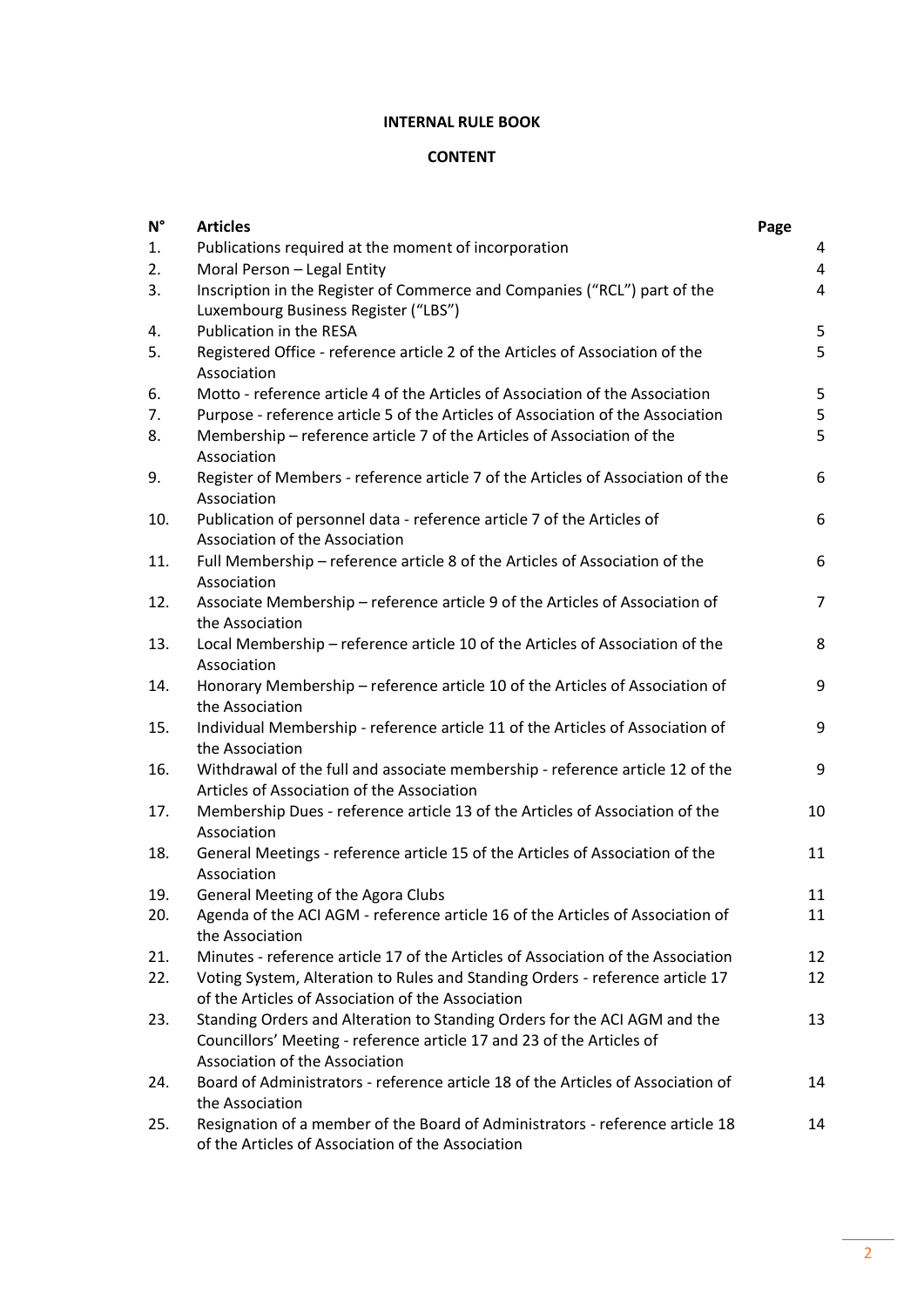| 26. | Appointment of Officers and Assistants assisting the Board of Administrators -<br>reference article 20.5 of the Articles of Association of the Association | 15 |
|-----|------------------------------------------------------------------------------------------------------------------------------------------------------------|----|
| 27. | Remuneration of the Administrators - reference article 18.5 of the Articles of<br>Association of the Association                                           | 15 |
| 28. | Powers and duties of the Board of Administrators - reference article 20 of the<br>Articles of Association of the Association                               | 15 |
| 29. | Composition of the Board of Councillors - reference article 22 of the Articles<br>of Association of the Association                                        | 16 |
| 30. | Minutes of the Board of Councillors' meeting - reference article 23 of the<br>Articles of Association of the Association                                   | 16 |
| 31. | Powers and duties of the Board of Councillors - reference article 24 of the<br>Articles of Association of the Association                                  | 16 |
| 32. | Duties of the ACI President- reference article 25 of the Articles of Association<br>of the Association                                                     | 16 |
| 33. | Duties of the ACI Vice President - reference article 25 of the Articles of<br>Association of the Association                                               | 17 |
| 34. | Duties of the ACI Immediate Past President                                                                                                                 | 17 |
| 35. | Duties of the ACI Treasurer                                                                                                                                | 17 |
| 36. | Duties of the ACI Secretary                                                                                                                                | 17 |
| 37. | Duties of the ACI Web-Lady                                                                                                                                 | 18 |
| 38. | Modification of the articles of association and the Internal Rule Books -<br>reference article 26 of the Articles of Association of the Association        | 18 |
| 39. | Annual Accounts - reference article 28 of the Articles of Association of the<br>Association                                                                | 18 |
| 40. | Organisation of the ACI Conference                                                                                                                         | 19 |
| 41. | Hosting of the ACI Conference                                                                                                                              | 19 |
| 42. | ACI International Service Project (the "ACI Project" or "ACI ISP") - reference<br>article 31 of the Articles of Association of the Association             | 19 |
| 43. | Rules for the "ACI Project" or "ACI ISP" - reference article 31 of the Articles of<br>Association of the Association                                       | 20 |
| 44. | Official language                                                                                                                                          | 21 |
| 45. | Documents                                                                                                                                                  | 22 |
|     | Appendix 1 : Forms                                                                                                                                         | 23 |
|     | Appendix 2 : Guidelines                                                                                                                                    | 24 |
|     | <b>Appendix 3: Information Documents</b>                                                                                                                   | 25 |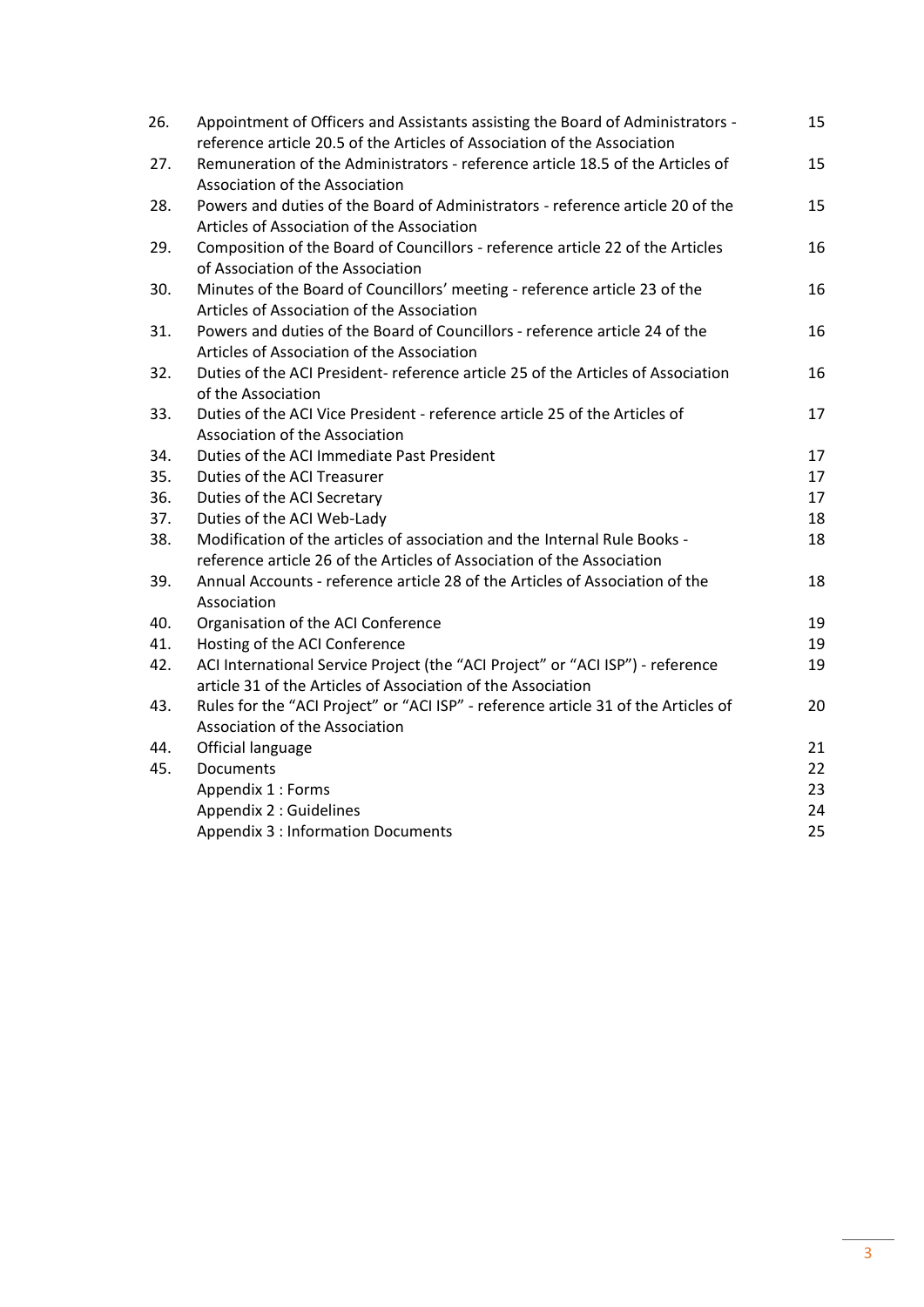#### **INTERNAL RULE BOOK**

#### **1. Publications required at the moment of incorporation:**

## **1.1.Inscription in the Register of Commerce and Companies ("RCL") part of the Luxembourg Business Register ("LBS")**

- 1.1.1. At the moment of the constitution: the Board of Administrators is in charge of the registration of the Association in the Register of Commerce and Companies ("*Registre de commerce et des sociétés*") within one month of the constitution of the Association**.**
- 1.1.2. At the moment of the deposit of the articles of association **:** (i) Indication of the names, first names and addresses of the directors appointed in compliance with the articles of association, (ii) the address of the seat of the Association as well as (iii) a list indicating, in alphabetical order, the names, first names, residences and nationalities of the Full, Associate and Individual Members of the Association.

### **1.2.Publication in the RESA**

The Board of Administrators is in charge of the required publication in the RESA within one month as of its occurrence:

- Publication of the articles of association
- Publication of each modifications to the articles of association.

### **2. Moral Person – Legal Entity**

- 2.1.The Association has acquired the legal personality from the day where its articles of association were published in the Luxembourg *Recueil électronique des sociétés et associations* ("**RESA**"), in accordance with the provisions of Chapter Vbis of Title I of the amended law of 19 December 2002 concerning the trade and company register as well as the accounting and annual accounts of companies (the "**2002 Law**").
- 2.2.The Board of Administrators is in charge of the publication in the RESA.
- **3. Inscription in the Register of Commerce and Companies ("RCL") part of the Luxembourg Business Register ("LBS")**
- 3.1.The Board of Administrators is in charge of the required registration in the Register of Commerce and Companies ("*Registre de commerce et des sociétés*") within one month of the occurrence of the event:
- Each statutory modification by the general meeting.
- Resolution of the general meeting and court decisions relating to the dissolution of the Association, the conditions of the liquidation and the designation of liquidators, as well as the names, professions and addresses of the liquidators (these are published in extracts).
- 3.2.The Board of Administrators is annually in charge of the required registration in the Register of Commerce and Companies within one month as of the end of the financial year:
- of the completion of the list of the Members, except the Local Members, by indicating in alphabetical order the changes that have occurred among members,
- of the changes of the list of administrators.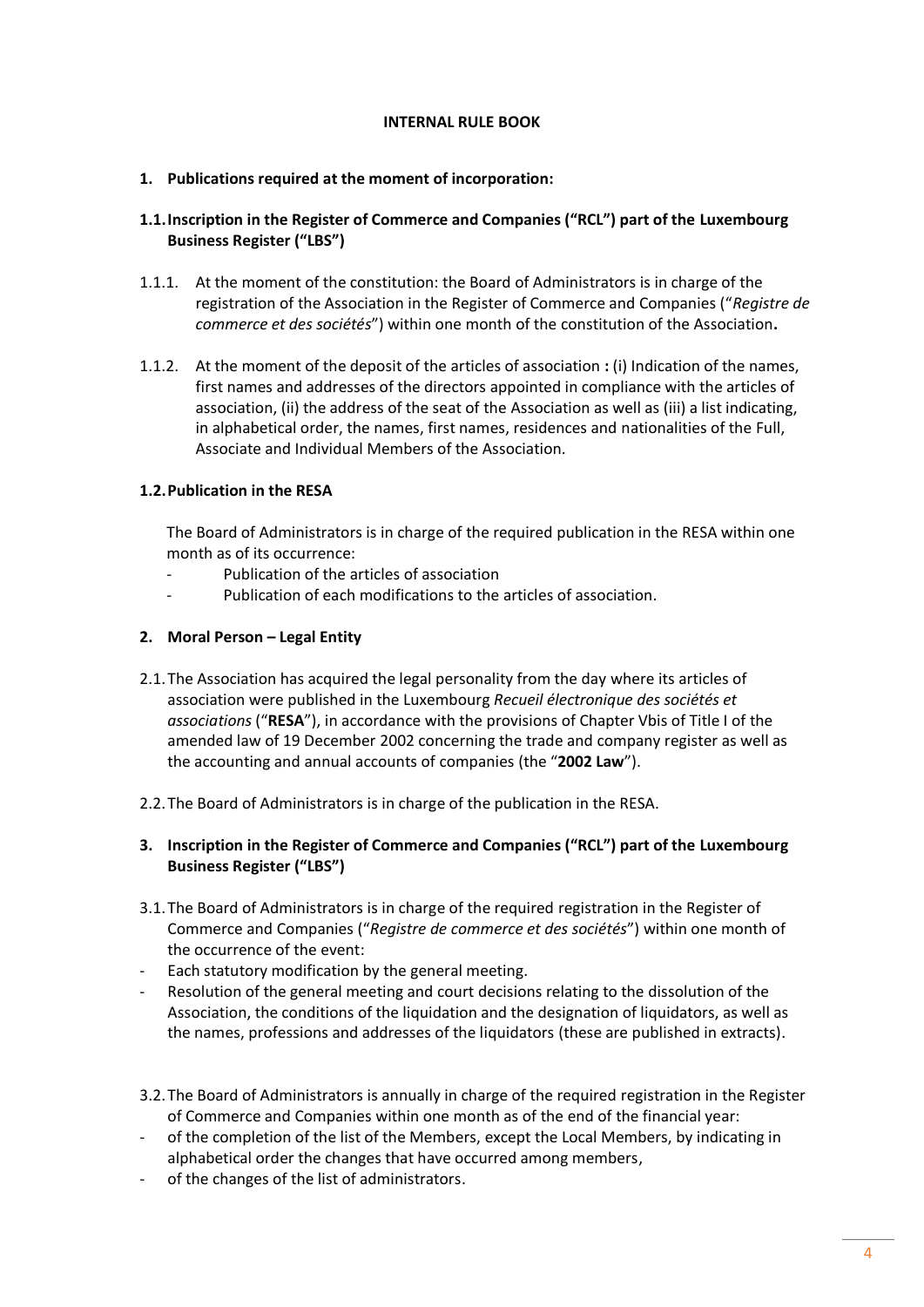## **4. Publication in the RESA**

The Board of Administrators is in charge of the required publication in the RESA within one month as the modifications to the articles of association of the Association.

### **5. Registered Office** - **reference article 2 of the Articles of Association of the Association**

The registered office of the Association is established at 19 rue de la Libération, L-7263 Helmsange.

### **6. Motto - reference article 4 of the Articles of Association of the Association**

The motto of the Association "*Donner et Tolérer*" shall always be expressed in French, regardless of a Member (National) Association's language.

#### **7. Purpose - reference article 5 of the Articles of Association of the Association**

- 7.1.One of the objectives of the Association is the promotion and the administration of service projects for humanitarian, philanthropic and other reasons throughout the world on a voluntary basis only.
- 7.2.There is however no obligation for Agora Clubs and their Local Members to financially support service projects, if they are not in the position to do so, or do not wish to do so.

### **8. Membership – reference article 7 of the Articles of Association of the Association**

- 8.1.Each Agora Club, member of a National Association of Agora, (an "**Agora Club**") needs to comply with the following conditions:
	- It needs to adopt the motto "Donner et Tolérer" and may have its own motto, being in full conformity with the objects of the Association.
	- It adopts the "Ginkgo Biloba" as logo.
	- It is non-political and non-sectarian.
- 8.2.Each Agora Club is open to ladies as of the age of 42, unless these ladies have been Past Circlers. The Association is only open for Past Circlers as from the age of 45, or any other age limit as set by the constitutional rules of the Ladies' Circle country. E.g. when the age of 40 is the maximum age for a Lady Member according to the constitutional rules of a Ladies'Circle country, the Past Circlers of such a Ladies'Circle country will be entitled to become a member of an Agora Club as of such age.
- 8.3.Candidacy for membership of an Agora Club is only upon invitation: each potential new member must be invited by a "Godmother", who has the task to propose the candidate to her Agora Club and is responsible to guide and inform the new candidate.
- 8.4.Agora Club International is a platform where all Past Circlers (being Agora and Tangent members) and interested ladies sharing the same ideals can meet.
- 8.5.The members of the Association shall be the National Associations of the Founder Members: Agora Club France, Agora Club Belgium and Agora Club The Netherlands and all other Member Countries affiliated to the Association and adhering to its rules.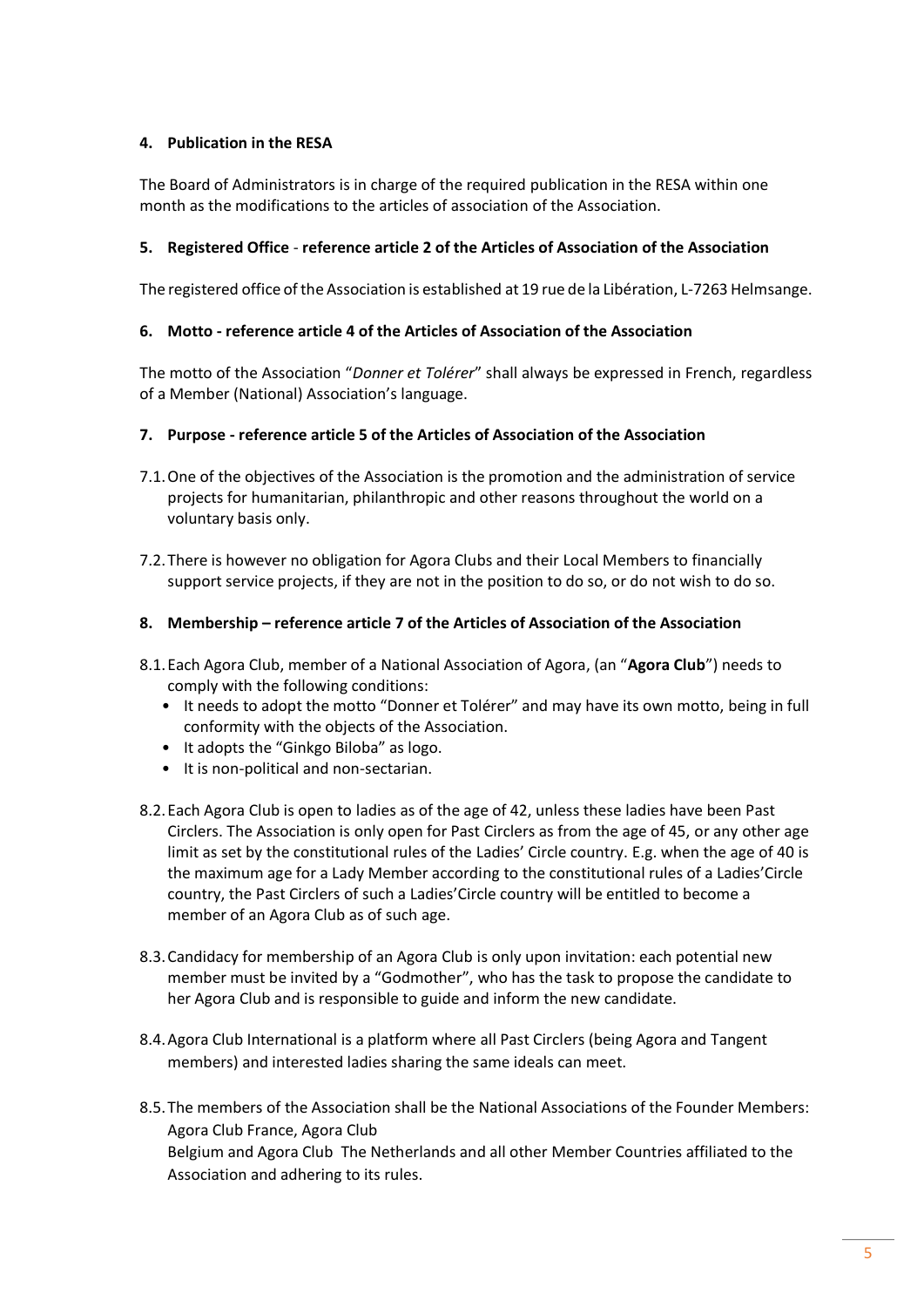## **9. Register of Members - reference article 7 of the Articles of Association of the Association**

- 9.1.The Full and/or Associate Members having a legal entity will be registered in the Register of Members, as represented in accordance with its articles of association.
- 9.2.The Full and Associate Members without legal personality shall be represented by the President of the National Board of the respective country.
- 9.3.Upon request of the Board of Administrators, each National Board is in charge of the communication of the full list of the members of their National Board and of its Local Members in alphabetical order, with the surnames, names, legal addresses and nationalities, to the Board of Administrators on or before 30 June each year prior to the ACI AGM.

### **10. Publication of personnel data - reference article 7 of the Articles of Association of the Association**

- 10.1. The Board of Administrators is entitled to publish the digital data of the National Boards of the Full Member and Associate Members in the Agora Club World, which will be provided to every Local Member.
- 10.2. Any Full Member and Associate Member may have all their Local Members published in the Agora Club World, provided each Member respects its national laws and rules on general data protection. The Non-European Members they need to respect the European General Date Protection Rules (General Data Protection Regulation (EU) 2016/679 (GDPR)).

#### **11. Full Membership – reference article 8 of the Articles of Association of the Association**

- 11.1. When an Associate Member fulfils each of the following conditions, it may apply for Full Membership of the Association:
	- a. There shall be a minimum of two (2) Agora Clubs in the relevant country.
	- b. There shall be an elected National Board, which can be created if there is a minimum of two (2) clubs in the country.
	- c. The National Board of the relevant country shall have approved the National Association's Articles of Association and the Internal Rule Books.
	- d. The National Board of the relevant country shall communicate a list of the National Board members and their addresses.
	- 11.2 The official application for Full Membership (by the use of the "Application Form Full Membership") shall be sent to the ACI Secretary on or before 30 June, prior to the ordinary general meeting ("**ACI AGM**" or "**Ordinary General Meeting**") at which it will be considered and shall be included in the ACI AGM Agenda and voted for by the Board of Councillors.
	- 11.3 From the moment Full Membership is granted, a new Full Member shall have two (2) votes at the ACI AGM and the right to propose new rules or amend existing rules and/ or propose candidates for the ACI Board of Administrators.
	- 11.4 If the number of Agora Clubs in a Full Member country remains limited to two (2) Agora Clubs for three consecutive years, its Full membership will be reconsidered by the Board of Administrators. If the Board of Administrators decides upon a withdrawal of the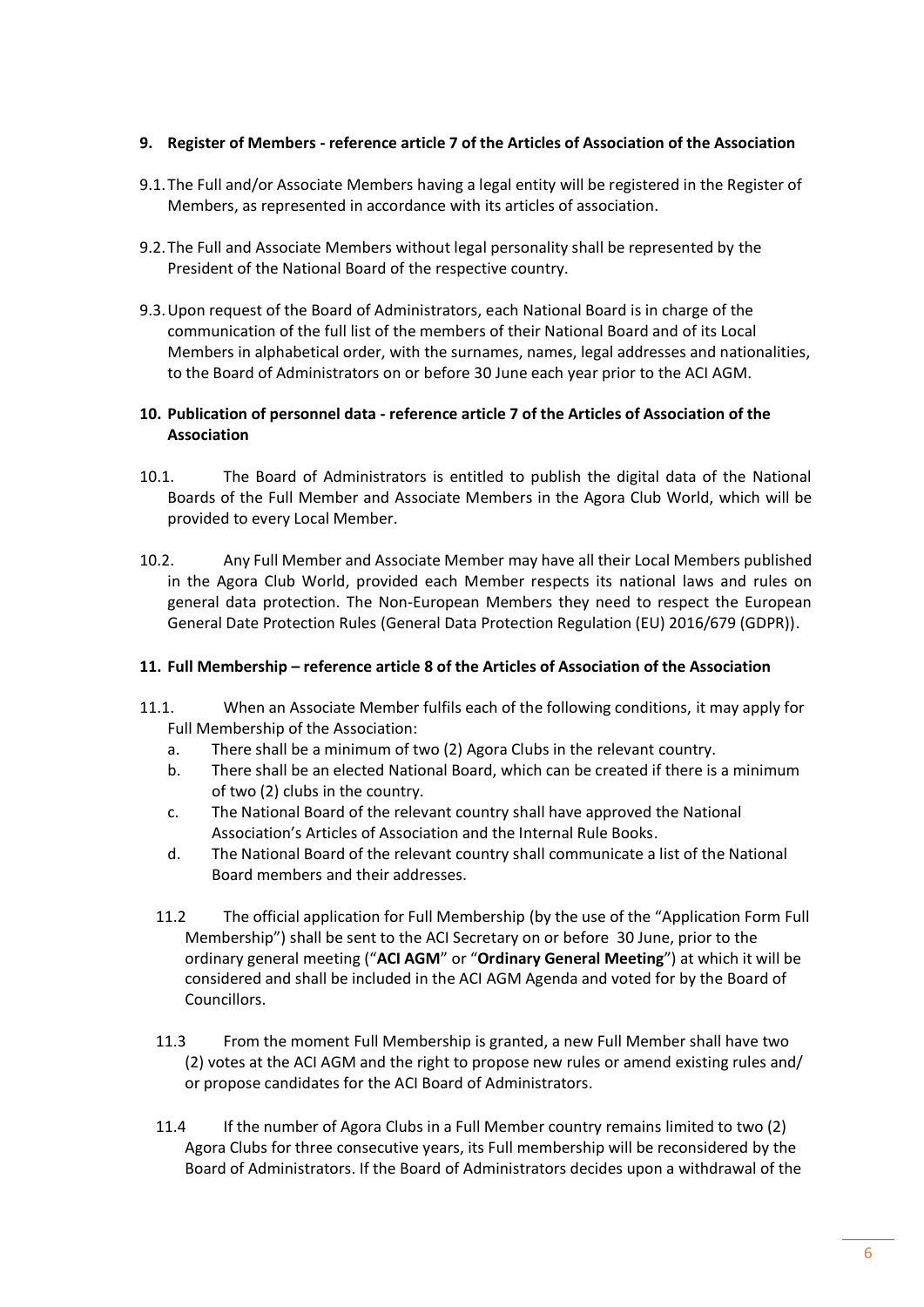Full Membership, this will need to be submitted to the general meeting which decides with 2/3 majority vote of the voting rights present or represented.

- 11.5 The application for Full Membership will be discussed at the Board of Councillors and will be voted on at the Ordinary General Meeting of the Association.
- 11.6 For Full Membership to be considered at the Ordinary General Meeting of the Association, the country applying for such a membership shall be represented by at least one Local Member.

#### **12. Associate Membership – reference article 9 of the Articles of Association of the Association**

- 12.1 As soon as a new group of ladies decides to join the Association, they shall contact the Board of Administrators for its approval.
- 12.2 Upon approval of the Board of Administrators, they will be considered as "members in formation".
- 12.3 Full Member countries shall act as Godmother club, upon prior approval of the Board of Administrators.
- 12.4 The minimum number of local members in an Agora Club is set at five (5). As from the second Agora Club in a country, the minimum numbers will be according to the country's rules but should never be less than 5 members per Agora Club.
- 12.5 The aims and objectives of the first Agora Club in a country shall be sent to the Board of Administrators (addressed to the ACI Secretary) for approval on or before 30 June, prior to the ACI AGM at which it will be considered. The application shall be included on the ACI AGM Agenda circulated to all Member Countries.
- 12.6 The first Agora Club in any country and any additional Agora Clubs shall accept the Aims and Objectives of the Association.
- 12.7 An example of the banner and the logo of the first Agora Club in any country shall be sent to the Board of Administrators for approval; the use of the Ginkgo Biloba leaf is compulsory.
- 12.8 Six months before the charter date of the first Agora Club in any country the names of the Local Members shall be sent to the Board of Administrators.
- 12.9 The first Agora Club in any country needs to complete the "Application form Associate Membership" and send it to the ACI Secretary.
- 12.10 The first Agora Club in any country will automatically receive Associate Membership of the ACI, upon the charter of the first Agora Club.
- 12.11 The President, or another ACI Officer officially appointed by her, shall charter the first Club in a new country.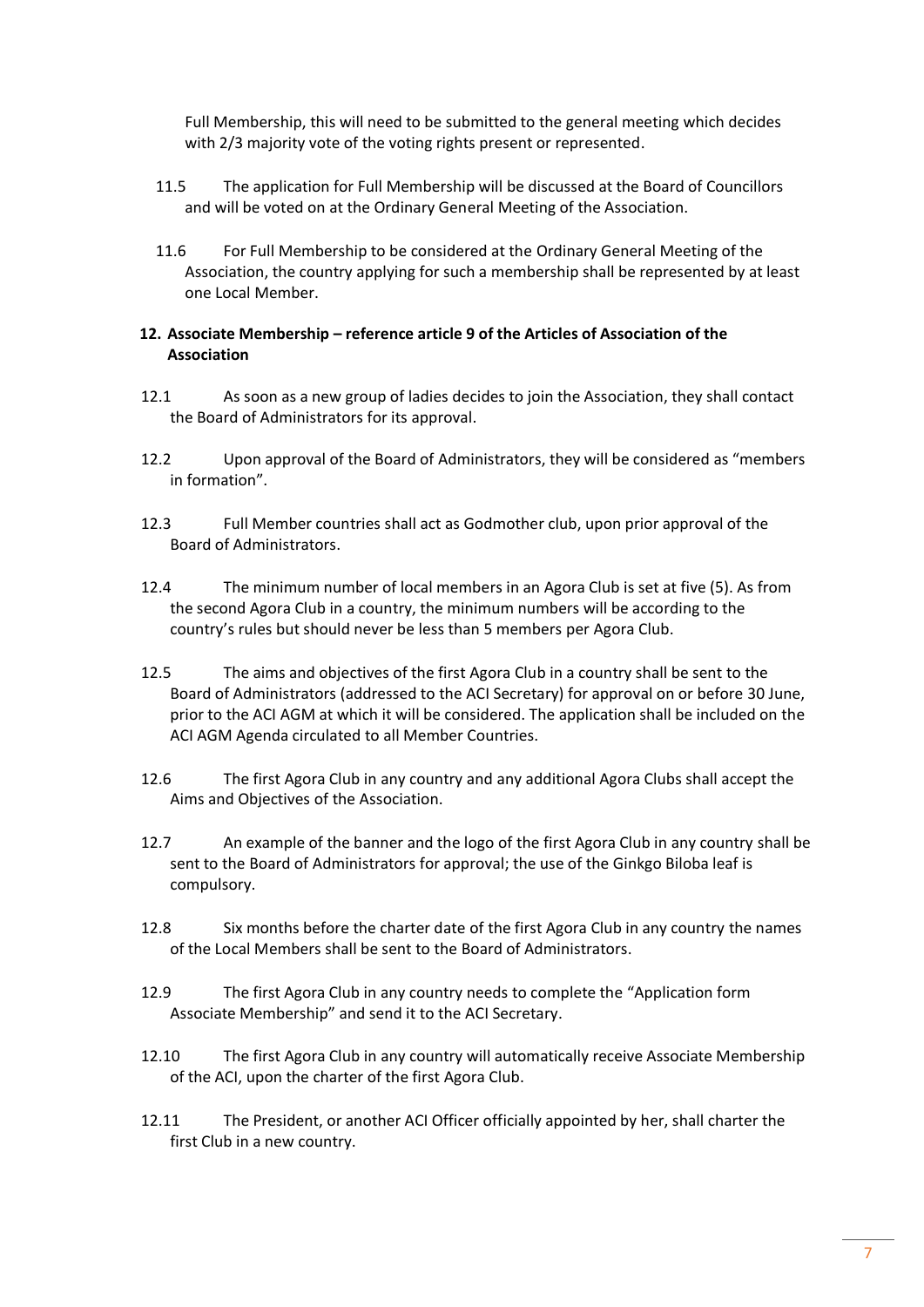- 12.12 All additional Agora Clubs chartered in an Associate Member country shall automatically be included in that Associate Membership.
- 12.13 Associate Members shall receive all correspondence from the ACI and will be able to consult official ACI documents on-line by getting the password for the Association's website.
- 12.14 Associate Members shall send delegates to the ACI AGM who are not entitled to propose amendments to the ACI Rules. Such representatives have only one (1) vote at the ACI AGM.
- 12.15 A member of an Associate Member Country is not entitled to sit on the Board of Administrators.
- 12.16 Associate Members are not entitled to host an ACI conference.
- 12.17 The Board of Administrators shall have approved the Association's Constitution and Rules.

#### **13. Local Membership – reference article 10 of the Articles of Association of the Association**

- 13.1 Each Local Member is a lady of minimum 42 years old, unless she has been a Past Circler, who needs to have the minimum age of 45, or any age limit as set by a ladies'circle country. Each Local Member shall accept the Aims and Objectives of the Association and needs to pay to their national Agora Club Association the capitation fee for Agora Club International. Each Associate and Full Member decide about the national capitation and/or affiliation fee.
- 13.2 She must be invited to the Agora Club by a Godmother, might ask for a transfer from one Agora Club to another within the same and another country, she can resign or be excluded, according to the relevant country's rules.
- 13.3 A member who (for acceptable reasons) cannot join the monthly meetings of her Agora Club, is allowed to request a leave of absence for maximum one (1) year. This leave of absence shall be addressed to the board of her Agora Club. Her duties to pay her own local Agora Club fee and her national fee will be at the discretion of the board of her own club and the National Board of her home country respectively. Whatsoever the national decision, this does not exempt the National Board of her home country from paying her capitation fee to the Association.
- 13.4 Each Local Member will be able to consult official ACI documents online by getting the password for the Association's website. She will receive all correspondence from the ACI, such as ACI Directory, all ACI Newsletters, ACI AGM minutes, information of charters and the national AGM's of the Full and Associate Members and will get an invitation to the ACI AGM from her National Board.
- 13.5 If a Local Member moves from one country to another, it is recommended that she has the right to transfer to an Agora Club in that country.
- **14. Honorary Membership – reference article 10 of the Articles of Association of the Association**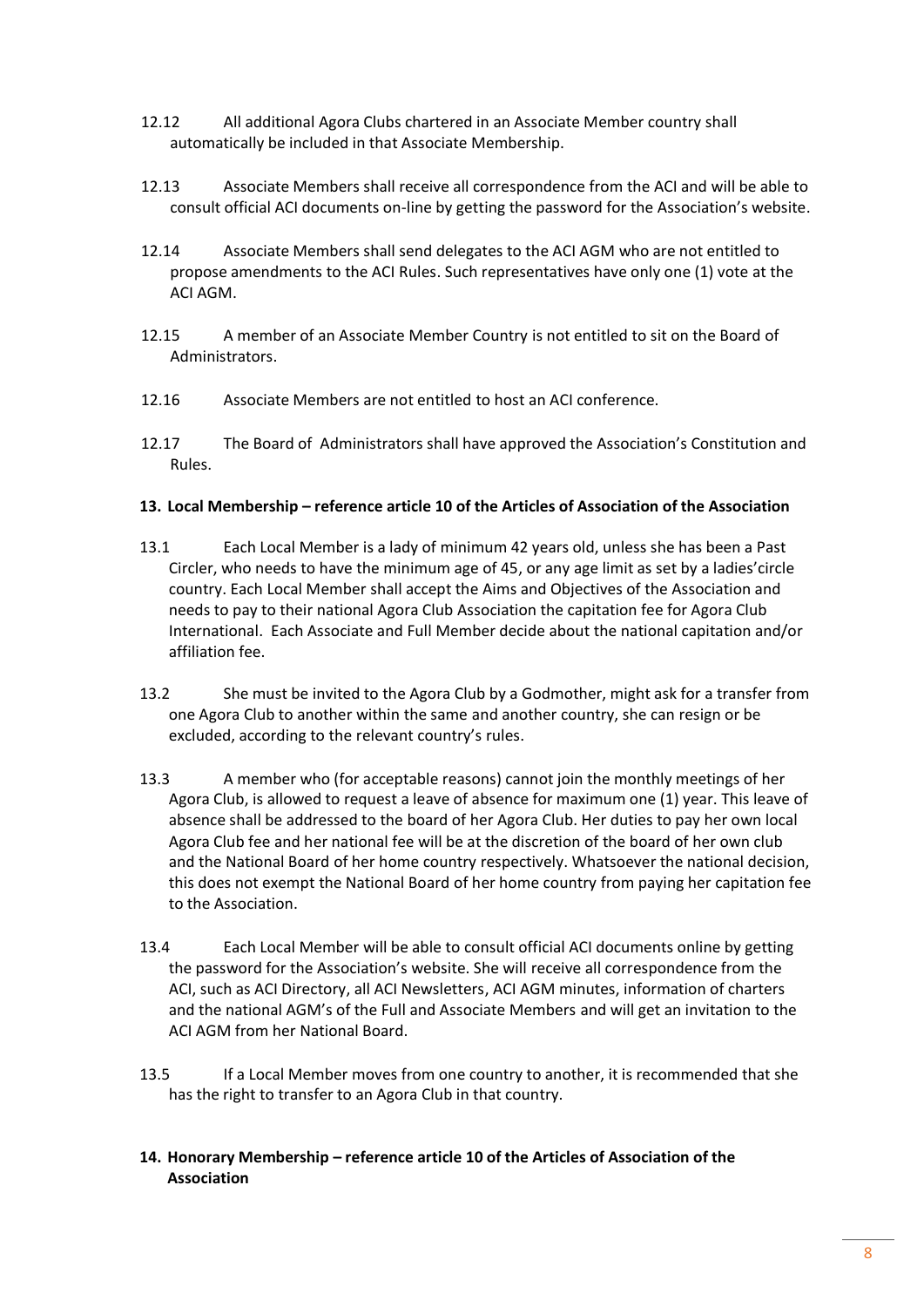- 14.1 The Board of Administrators, who can propose to the Ordinary General Meeting spontaneously or upon request of a Full Member a candidate for the honorary membership; a prior written request does not need to be filed.
- 14.2 Each Honorary Member shall receive all correspondence from the ACI, such as ACI Directory and all ACI Newsletters and ACI AGM minutes, shall be informed of charters and national AGM's of the Full and Associate Members, will get an invitation to the ACI AGM and will be able to consult official ACI documents online by getting the password for the Association's website.
- 14.3 A Certificate for honoured ACI Membership will be issued to the Honorary Member.

## **15. Individual Membership - reference article 11 of the Articles of Association of the Association**

- 15.1 The Individual Member shall accept the Aims and Objectives of the Association and pay the Capitation fee.
- 15.2 The Individual Member shall complete the "individual membership form" and return it duly completed and signed to the ACI secretary and ACI treasurer.
- 15.3 Each Individual Member shall receive all correspondence from the ACI, such as ACI Directory, all ACI Newsletters and ACI AGM minutes, shall be informed of charters and national AGM's of the Full and Associate Members, will get an invitation to the ACI AGM and will be able to consult official ACI documents online by getting the password for the Association's website.

## **16. Withdrawal of the full and associate membership - reference article 12 of the Articles of Association of the Association**

- 16.1 A written notification of withdrawal needs to be filed with the Board of Administrators, unless the Member does not pay the membership dues for the financial year prior to 30 June.
- 16.2 Upon termination of the Full and Associate membership, the Member is not allowed to use the name, emblem or logo of the Association in any way whatsoever. All national regalia plus the charter certificate and any jewel worn by the national executive shall be returned for safe keeping to the Board of Administrators.
- 16.3 If the membership of a Full Member has been terminated for reasons stated in the Association's Articles of Association, the members of the outgoing National Board of that Full Member shall not be entitled to hold a function in the National Board in any other Agora Country, with the exception under point 16.4 below.
- 16.4 The members of the outgoing National Board of that former Full Member are entitled to hold again a function in the National Board of her own country, when the latter country becomes again a Full Member Country or in the National Board of another Agora Country upon the following cumulative conditions: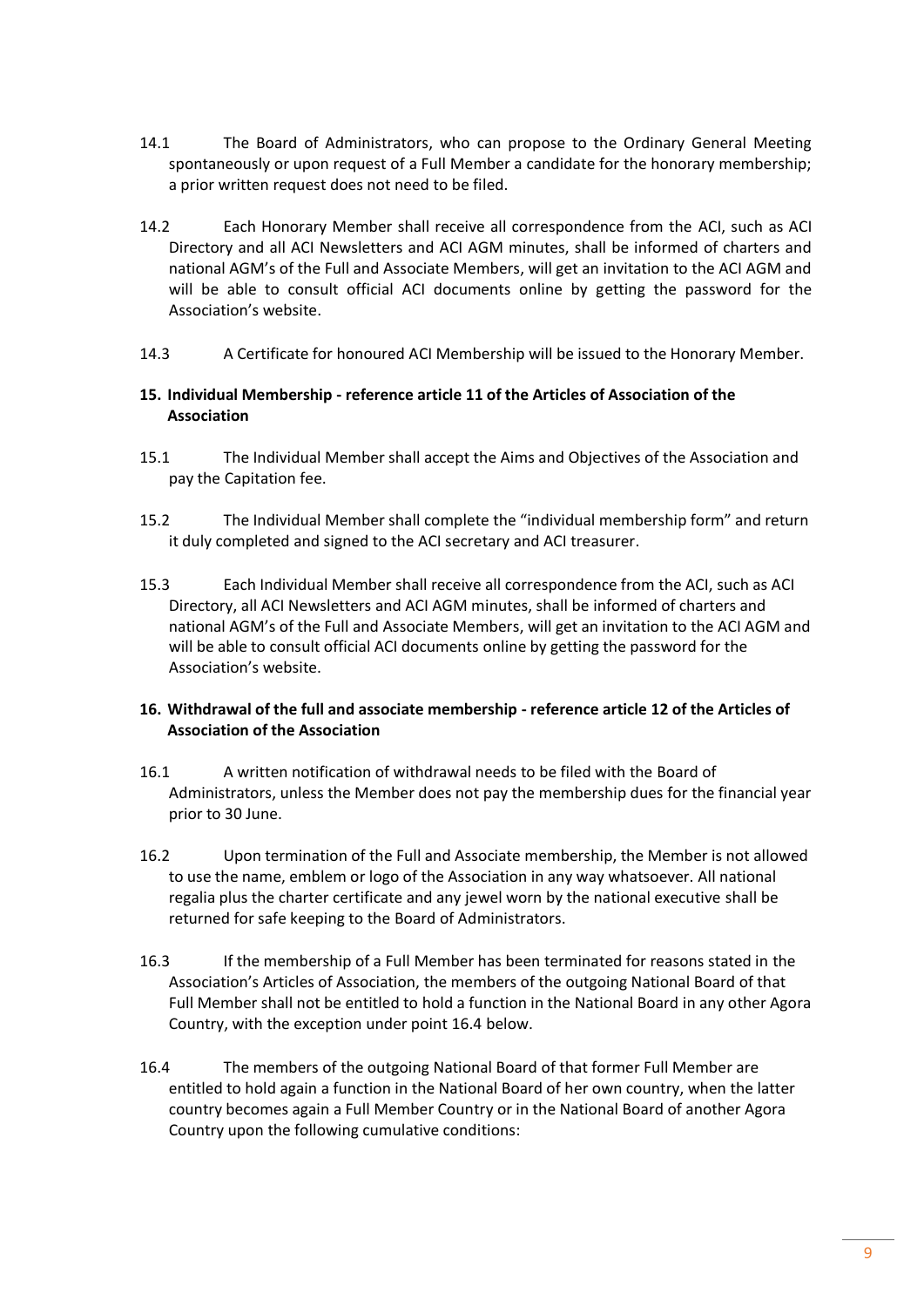- 16.4.1 prior to becoming a Full Member Country, the relevant country must have paid all outstanding Affiliation fees and Capitation fees of the previous years due to the Association; and
- 16.4.2 the member, in her Agora country, (i) is a member of a local Agora Club for at least three years; (ii) fulfilled a position in the board of a local Agora Club; (iii) got the consent of the National Board of her Agora country.
- 16.5 If ladies in a former Agora Member Country wish to re-join the Association, they should contact the Board of Administrators and re-apply for a membership and follow the normal procedures to start up Agora Club in a new country.
- 16.6 Should the affairs of the National Association be wound up, any realized assets (after payment of all debts and liabilities) shall be divided among the Member Clubs on a per capita basis-Membership. Figures in that case shall be taken from each club's most recent payment of National Capitation Fees.
- 16.7 In case of termination of a National Club the national rules should be referred to
- 16.8 Upon termination of the membership, this Member or in the absence of any available funds, the Local Members of the Full or Associate Member shall pay all outstanding dues to the Association.

## **17 Membership Dues - reference article 13 of the Articles of Association of the Association**

The membership dues are divided into **"Affiliation Fees"** and **"Capitation Fees"**

## 17.1 **Affiliation fees**

- 17.1.1 On accepting membership of the Association, each Full or Associate Member, with the exception of the Honorary Member, shall pay an Affiliation Fee.
- 17.1.2 The Affiliation Fee is currently fixed at EUR 25 (twenty-five euros) per Full or Associate Member.

## 17.2 **Capitation fees**

- 17.2.1 Each Full and Associate Member shall pay annually a per capita membership fee, for all the Local Member and shall be collected by the local Agora Club and the National Board of the Local Member's home country.
- 17.2.2 The Individual Member pays personally her Capitation Fee.
- 17.2.3 Full Members and Associate Members shall submit to the ACI Treasurer, immediately after their National AGM, a statement of membership (the "Capitation Fee Form") for the coming year on or before 30 June.
- 17.2.4 The Capitation Fee, due the immediately following month of October shall be determined, based on this figure.
- 17.2.5 The capitation fee due per Local Member of each National Association shall be approved annually by the Board of Councillors at the ACI AGM.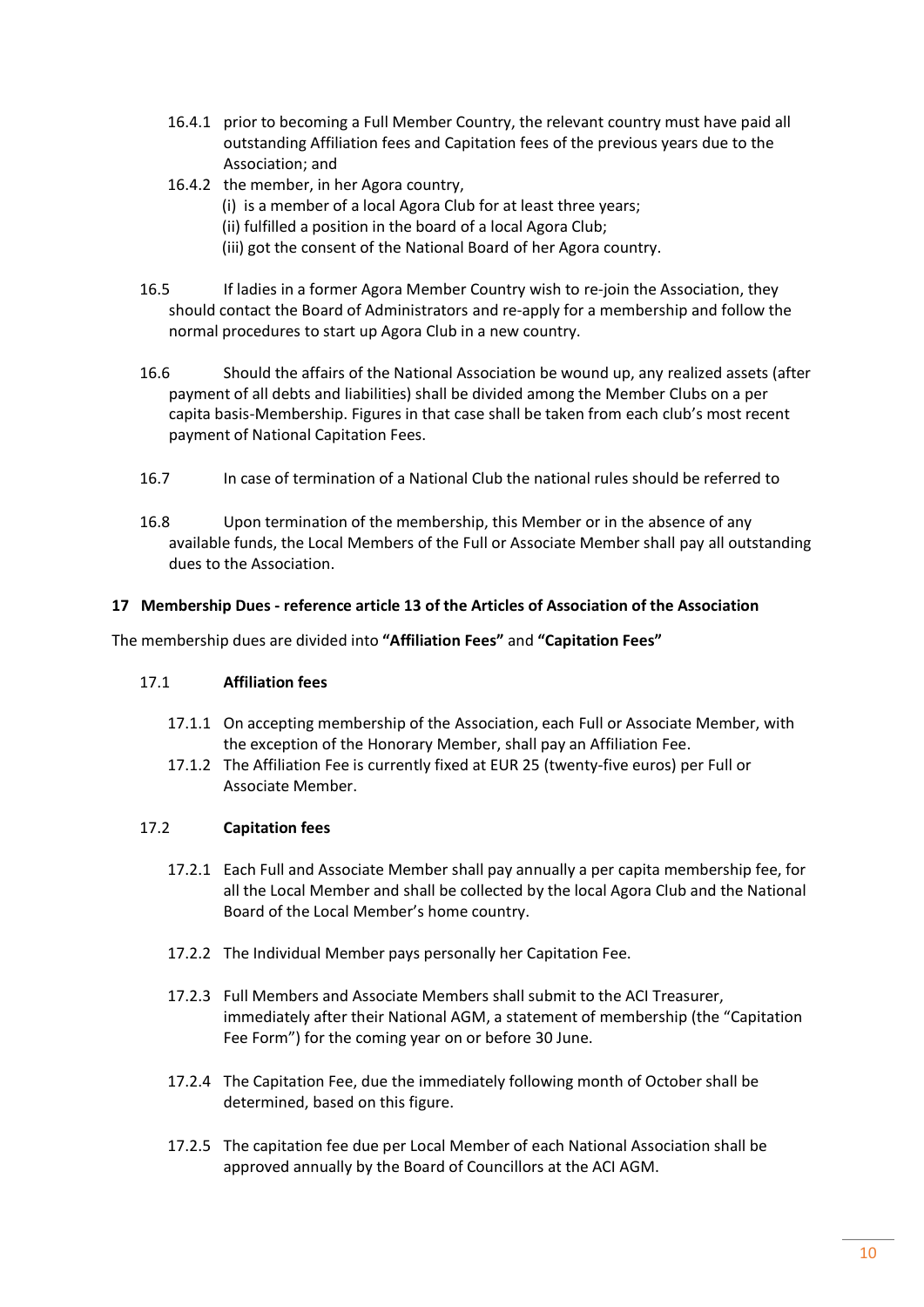- 17.2.6 The ACI Treasurer will send an invoice to the national treasurers of the Full Members with the request to pay the capitation fees on or before 1 December. She will also send an invoice to the Individual Members and to the treasurers of the member clubs of the Associate Members.
- 17.2.7 The Capitation fee is EUR 15 (fifteen euro) per Local Member and Individual Member per year
- 17.2.8 The penalty for late payment of the Capitation Fee (after 31 December) will be five (5) percent of the total capitation fee.

### **18 The General Meetings - reference article 15 of the Articles of Association of the Association**

- 18.1 The Ordinary Annual General Meeting ("**Ordinary General Meeting"** or "**ACI AGM**") shall be held once a year in the beginning of October.
- 18.2 Notice of the ACI AGM containing details of all proposals and nominations shall be sent by the ACI Secretary to all members of the Board of Councilors on or before 31 July prior to the ACI AGM.

### **19 The General Meeting of the Agora Clubs**

The (National) AGM's of the Full and Associate Members shall be organized between 30 April and 30 June preceding the ACI AGM, unless special circumstances.

#### **20 Agenda of the ACI AGM - reference article 16 of the Articles of Association of the Association**

- 20.1 The ACI AGM is convened to decide, notably, on the following points:
	- a) approval of annual accounts on the basis of the comments of the auditor (appointed in accordance with article 30 of the articles of association), the budget for the following accounting year and the activity report presented by the Board of Administrators,
	- b) discharge for the Board of Administrators,
	- c) nomination of the President of the Association,
	- d) election of the Vice-President of the Association,
	- e) election of the treasurer of the Association,
	- f) election of the secretary of the Association,
	- g) admission and exclusion of Full Members and Associate Members,
	- h) decisions in relation to the modification of the articles of association, the internal rule books and the resolution of the Association,
	- i) any other decision in relation to the functioning of the general meeting,
	- j) any other decision in relation to the internal rule books of the Association,
	- k) any other decision legally reserved to the general meeting,
	- l) approval of the modification of the membership- or/and capitation fees.
- 20.2 The Agenda of the ACI AGM shall include the items as mentioned above and/or the following items:
	- a. Notice convening the Meeting.
	- b. Communications, greetings and apologies.
	- c. Confirmation and adoption of the Minutes from the previous ACI AGM, if necessary.
	- d. Annual Activity Reports of the members of the Board of Administrators.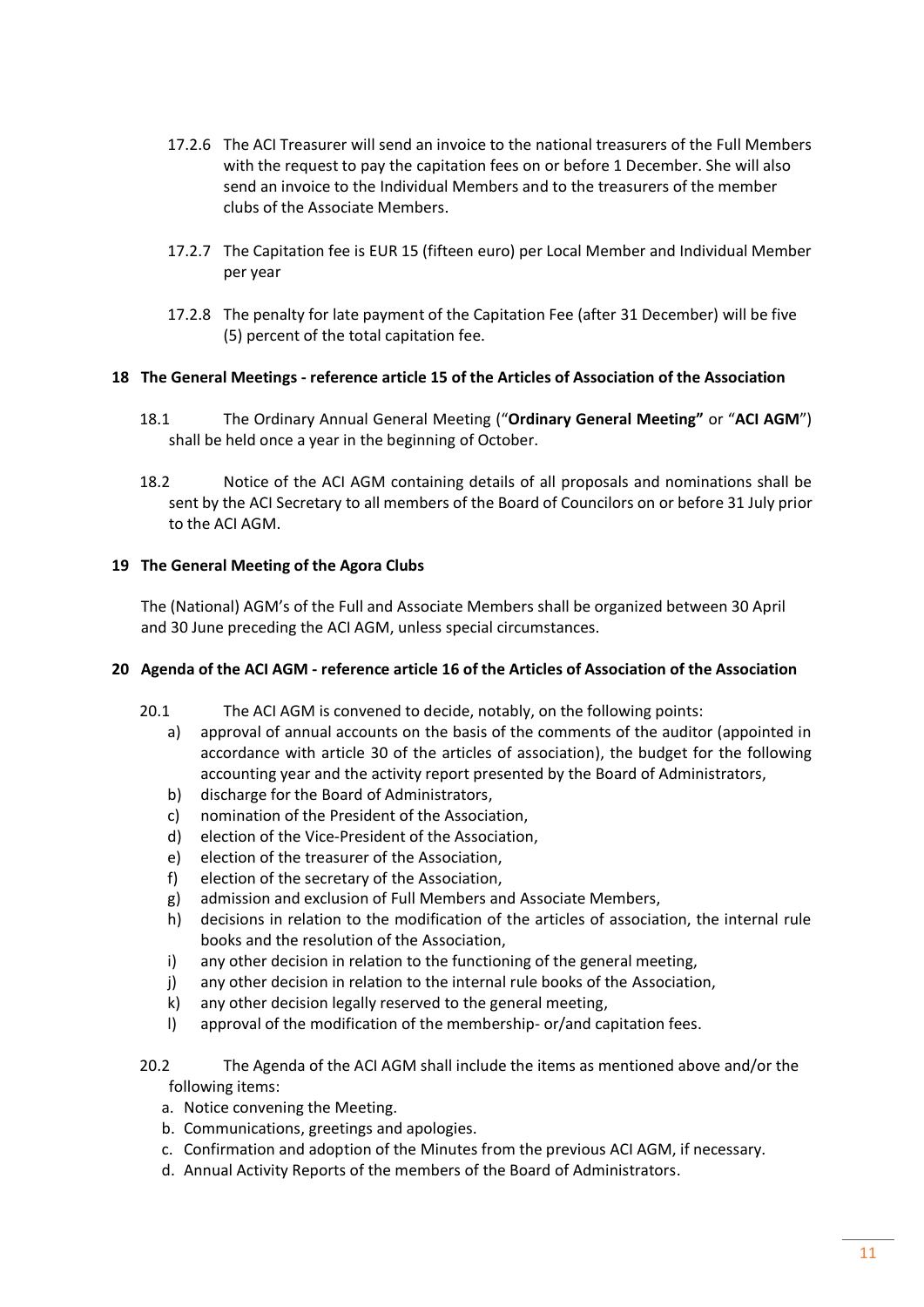- e. Approval and adoption of the accounts and consideration of the following year's budget.
- f. Determination of the capitation fee.
- g. Proposals submitted by the Board of Administrators.
- h. Proposals submitted by the Full Members.
- i. Presentation and voting for hosting the next ACI conference.
- j. Presentation and Election of the members of the Board of Administrators.
- k. Annual reports of the Full and Associate Members.
- l. Incoming President's speech.
- m. Any other business.

#### **21 The Minutes - reference article 17 of the Articles of Association of the Association**

- 21.1 The ACI Secretary will take the minutes of the ACI AGM, that will be signed by the ACI President and ACI Secretary of the ACI AGM.
- 21.2 If the Board of Administrators does not receive any objection or modification concerning the minutes of the previous ACI AGM on or before 30 June, the minutes are automatically adopted. Contrarily, the objections and modifications shall be discussed during the Councillors Meeting, and then voted during the ACI AGM.

## **22 Voting System, Alteration to Rules and Standing Orders** - **reference article 17 of the Articles of Association of the Association**

- 22.1 Each Full Member has two (2) votes and each Associate Member has one (1) vote.
- 22.2 If a Member can only send one Councilor, she can use all the votes, which the Member is entitled to have.
- 22.3 The members of the Board of Administrators are not entitled to vote, with the exception of the ACI President who shall have a casting vote, which reflects the opinion of the whole Board of Administrators. This vote will be used in case of an equal division of votes.
- 22.4 Voting shall normally be by show of hands (cards). However, voting shall be by secret ballot in case of the election of the members of the Board of Administrators (50%+1), the ACI ISP (50% +1) and ACI Conference venue (50%+1), or when specially requested.
- 22.5 Members shall only vote in favor or against the motion. Abstentions are not counted. All calculations are made on votes cast and not on persons present.
- 22.6 Decisions resolved at the ACI AGM shall take effect immediately after the closure of the ACI AGM.
- **23 Standing Orders and Alteration to Standing Orders for the ACI AGM and the Councilors' Meeting** - **reference article 17 and 23 of the Articles of Association of the Association**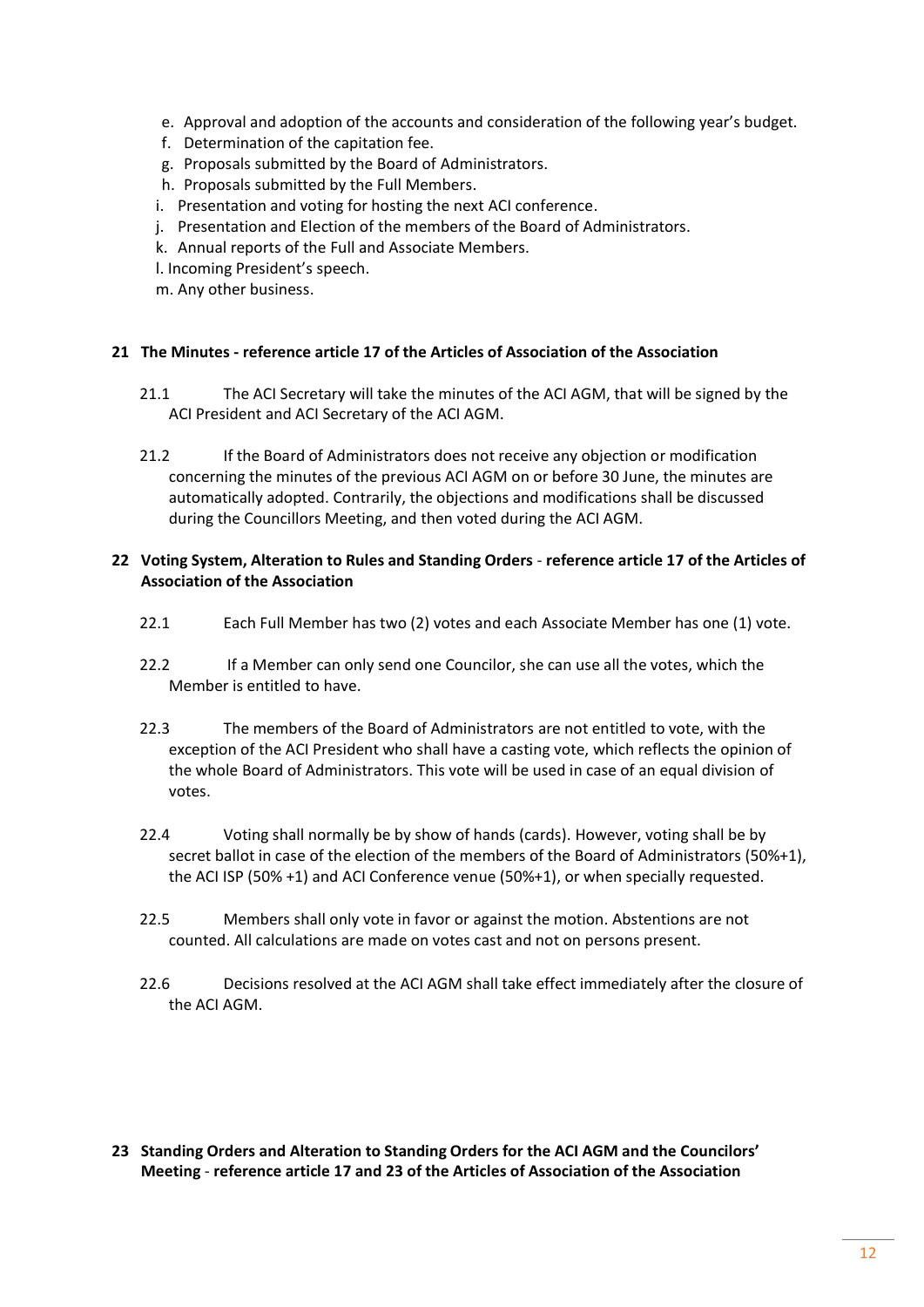The following standing orders are applied at the Ordinary and Extraordinary General Meetings as well as at the Councilors' meeting:

- 23.1 A record shall be kept of the attendance of the members of the Board of Administrators and the voting Councilors.
- 23.2 The quorum for any ACI AGM and Councilors' Meeting shall be a number equal to 2/3 of the Members entitled to vote.
- 23.3 The Board of Administrators shall appoint two Tellers, who shall be responsible for reporting to the Chairman of the ACI AGM and Councillors' Meeting the result of all voting. The appointed Tellers will ensure that all ballot papers, when used, remain always confidential to the participants of the meetings. If there are more than two candidates or choices, the single transferable voting system ("SVT") shall be used. Under the SVT system, each Member casts a single vote and marks her ballot for the most preferred candidate and also marks back-up preferences. A vote goes to the Member's first preference if possible, but if the first preference is eliminated, instead of being thrown away, the vote is transferred to a back-up preference, with the vote being assigned to the Member's second, third, or lower choice if possible.
- 23.4 Voting on all proposals shall be by a show of hands except when a written ballot is specifically required, this in case of election of the members of the Board of Administrators, the ACI International Service Project and the selection of the venue of the ACI Conference.
- 23.5 The Board of Administrators and two delegates/representatives of each Full and Associate Member shall conduct the business of the ACI AGM and the Councilors' Meeting. Each Full Member has two (2) votes. Each Associate Member has one (1) vote. If a Full Member is only represented by one Councilor, the representative/delegate can use all the votes, which the Member is entitled to have.
- 23.6 Any Local Member attending the ACI AGM may speak on any resolution, but only the Councilors may vote.
- 23.7 In the event of any equal division of votes, the ACI President shall have a casting vote.
- 23.8 The following procedure shall be followed when dealing with resolutions:
	- 23.8.1 Any resolution may be discussed by the Councillor's Meeting before it is voted on.
	- 23.8.2 At this stage, any Councillor, subject to the approval of the Chairman, may propose an amendment.
	- 23.8.3 When an amendment has been proposed, it must be voted on and must be settled before any other amendment can be considered. To accept the amendment, at least 75% of the members of the ACI Council present must vote in favour. .
	- 23.8.4 If the voting is against the amendment, then it is lost, and the Chairman will then ask for any other amendments. If there are no more amendments, the original proposal will then be voted upon in accordance with the rules governing the ACI AGM and Councilors' Meetings.
	- 23.8.5 If the voting is for the amendment, it is therefore carried and becomes the amended motion (=a new proposal), to which any further amendments can be proposed and dealt with as in (23.8.2) and (23.8.3) above.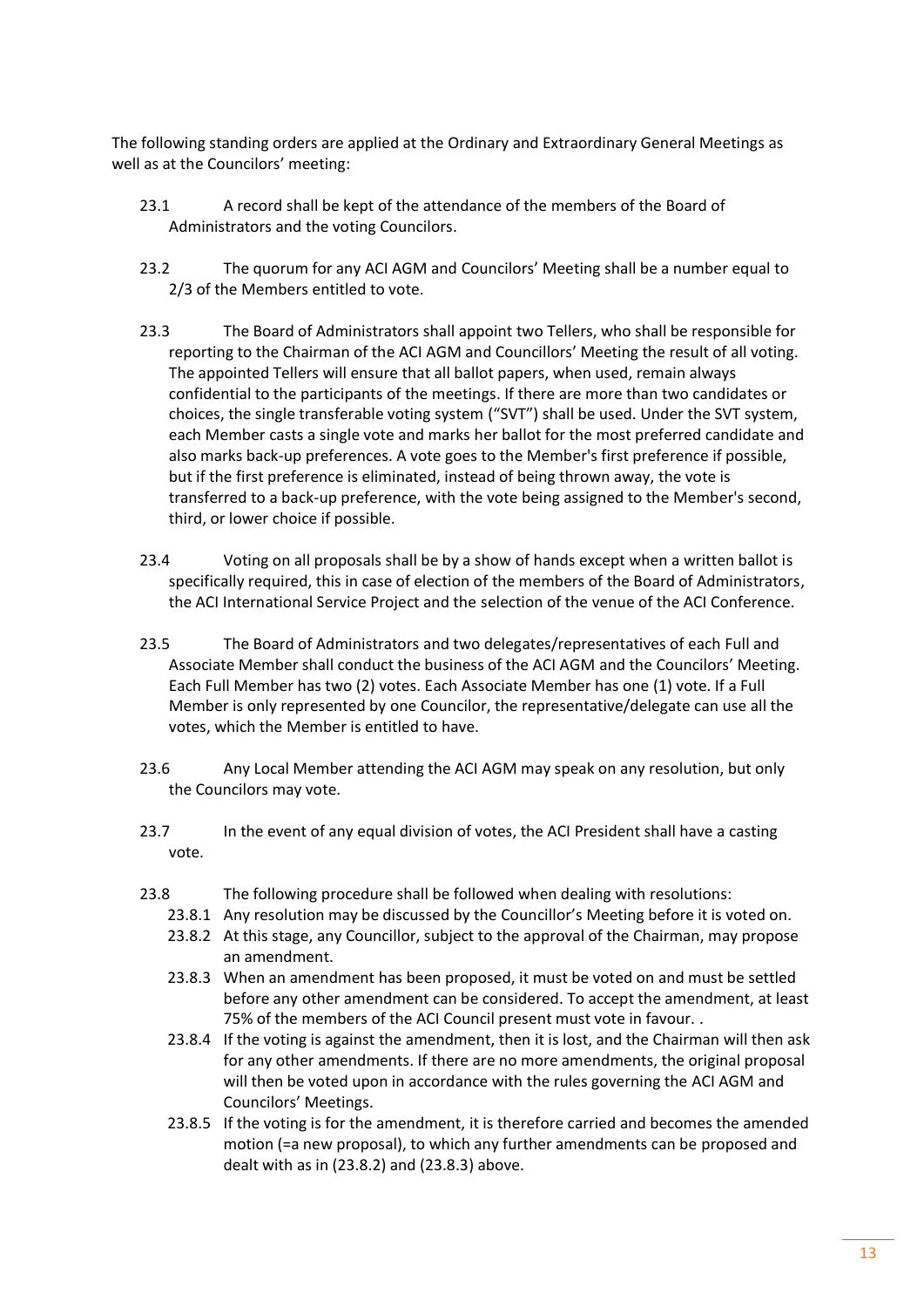- 23.8.6 The final amended motion then becomes the substantive motion (the new (last) proposal) and as such must be voted on, in accordance with the rules governing the ACI AGM and Councilors' Meetings.
- 23.8.7 If the voting is against the substantive motion (last proposal), it means that the whole proposal is lost.
- 23.9 The Chairman's ruling on any point of order shall be final.
- 23.10 These Standing Orders can only be suspended or altered when not less than twothirds (2/3) of the Members entitled to vote are present and 75% of the Councilors present at the ACI AGM vote in favor.

## **24 The Board of Administrators - reference article 18 of the Articles of Association of the Association**

- 24.1 All applications for a position in the Board of Administrators need the prior consent of the candidate and the approval of the general meeting of the candidate's Full Member country.
- 24.2 The applications of the candidates for the offices of ACI Vice President, ACI Treasurer and ACI Secretary shall be received by the ACI Secretary on or before 30 June, and shall be sent by her to all Members on or before 31 July.
- 24.3 No Full Member shall nominate the same candidate for two international functions at the same ACI AGM.
- 24.4 When there are no candidates for office, nominations from the floor can only be accepted with the consent of the candidate and the support of her own National Board.
- 24.5 Applications for a position in the Board of Administrators are open to all candidates being active members in their respective National Association of a Full Member.
- 24.6 The candidates have to fulfil the conditions fixed in the Articles of Association and/or the Internal Rule Book.
- 24.7 The permission for candidature does not depend on former membership in the (inter)national board of Ladies'Circle.

### **25 The Resignation of a member of the Board of Administrators - reference article 18 of the Articles of Association of the Association**

- 25.1 If an administrator is at any time unable to fulfil her duties of office, a new administrator will be designated at the discretion of the current Board of Administrators.
- 25.2 The administrator who resigned or who discontinued her mandate, during her years of office on the ACI Board of administrators, cannot be eligible to be re-elected on the ACI Board of administrators (unless she has a valid reason to resign, such as severe illness), nor can she be part of the ACI council. Therefore she can no longer be elected as a National Vice –President, National President and as consequence become Immediate Past President of her Full Member country.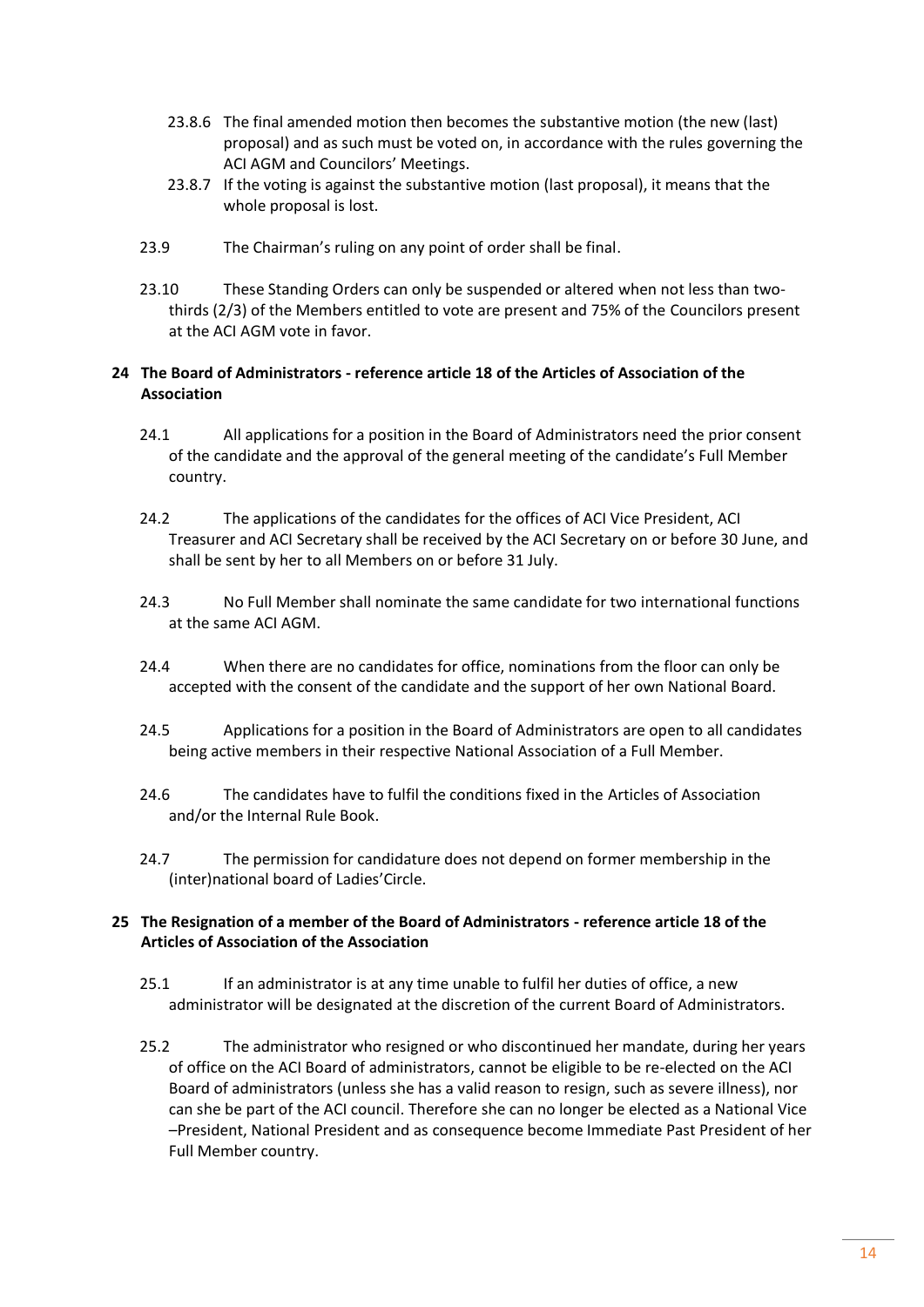25.3 Any member of the Board of Administrators who resigns from the Board of Administrators during her year of office, shall be obliged, at the discretion of the Board of Administrators, to reimburse the Association, all monies utilized for fulfilling her duties during her term of office, unless special circumstances.

## **26 Appointment of Officers and Assistants assisting the Board of Administrators - reference article 20.5 of the Articles of Association of the Association**

- 26.1 The Board of Administrators is authorized to delegate specialised functions or special activities, to one or more administrators, officers, or other agents, whether members or not, acting either individually or jointly.
- 26.2 The Board of Administrators is not authorized to delegate the day-to-day management, and the power to represent the Association relating to the general policy of the Association or to any acts reserved to the Board of Administrators on the basis of any other provisions of the 1928 Law.
- 26.3 The assistants/delegates may or may not be members of the Board of Administrators and when they are not a member of the Board of Administrators do not have voting power. The Board of Administrators is in charge of supervising the assistant/delegate.

## **27 The remuneration of the Administrators - reference article 18.5 of the Articles of Association of the Association**

The members of the Board of Administrators will not be remunerated, but shall receive a contribution to the expenses incurred by their respective offices. These sums involved will be reviewed annually by the Board of Administrators and approved by the Board of Councillors who vote on behalf of the Members at the ACI AGM.

## **28 The powers and duties of the Board of Administrators - reference article 20 of the Articles of Association of the Association**

- 28.1. In addition to the powers and duties mentioned in the Articles of Association, the Board of Administrators shall:
	- 28.1.1 propose amendments to the Articles of Association and the Internal Rule Book;
	- 28.1.2 accept proposals for amendments to the Articles of Association and the Internal Rule Book;
	- 28.1.3 accept nominations from the Full Member Associations for the following year;
	- 28.1.4 send notice of the ACI AGM together with the Agenda to all Associate, Full Members and Individual Members, on or before 31 July prior to the ACI AGM;
	- 28.1.5 send notice of the Board of Councillors meeting together with the Agenda to all Associate and Full Members, on or before 31 July prior to the ACI AGM;
	- 28.1.6 prepare the ACI AGM and the Board of Councillors meeting;
	- 28.1.7 prepare the accounts (income and expenditure) of the current financial year and the budget of the coming year;
	- 28.1.8 develop contacts with the associations of the Round Table Group, including Tangent International.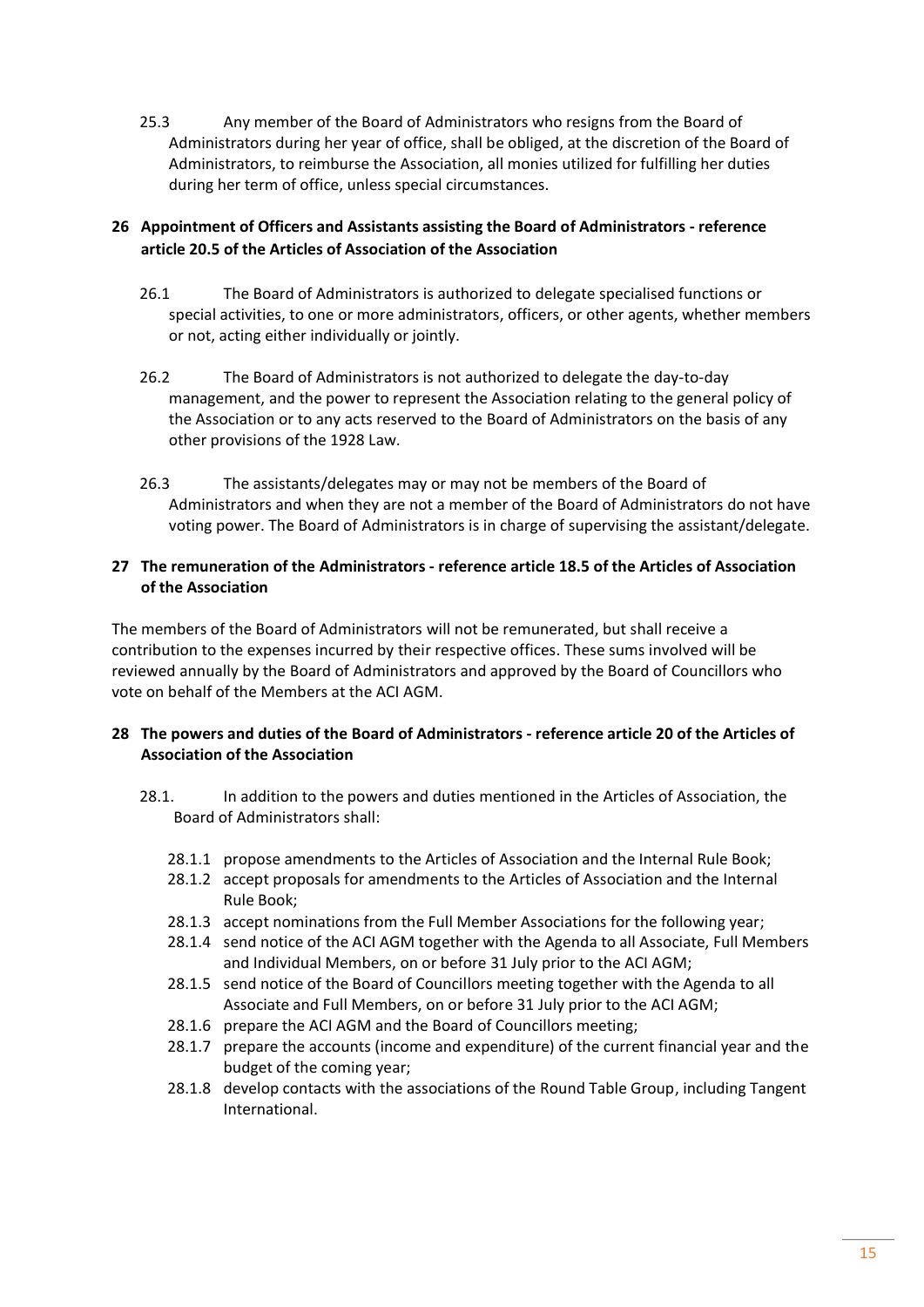28.2 The Board of Administrators has the power to grant and revoke all Certificates of Affiliation, when an affiliation has been accepted or withdrawn respectively in compliance with the Articles of Association and the Internal Rule Book.

## **29 The Composition of the Board of Councillors - reference article 22 of the Articles of Association of the Association**

- 29.1 In case of absence of the National Immediate Past-President and the National President at the ACI AGM, the member country she represents shall appoint another Local Member to replace her at the Board of Councillors' meeting.
- 29.2 If a Local Member of a Full Member is candidate for a function in the Board of Administrators and is likely to be elected as an administrator of the Association, the member association she represents shall appoint another Local Member in her place to represent her as Councillor at the Board of Councillors' meeting.
- 29.3 Any change in the Board of Councillors must be notified in writing to the ACI Secretary as soon as possible. The ACI President can invite other Members to attend this meeting.
- 29.4 Other Members who wish to be present at the Councillors Meeting shall inform the ACI President of their wish to attend. These members are observers, are not allowed to interfere in the discussions of the Councillors' Meeting, unless under "Any Other Business" at the end of the Meeting.

## **30 The Minutes of the Board of Councillors' meeting - reference article 23 of the Articles of Association of the Association**

The ACI Secretary will take the minutes of the Board of Councillors Meeting, that will be signed by the president and secretary of the Councillors Meeting.

## **31 The powers and duties of the Board of Councillors - reference article 24 of the Articles of Association of the Association**

- 31.1. An in-depth discussion of all items on the Agenda of the ACI AGM and all additional items on the Agenda of the Councillors' meeting to avoid endless discussions on the Ordinary General Meeting of the Association.
- 31.2. If the ACI Councillors decide, that a proposal needs further discussion at their National AGM, this proposal can be "tabled" (put on hold) at the ACI AGM. This proposal then can be voted for at the next ACI AGM.

## **32 Duties of the ACI President - reference article 25 of the Articles of Association of the Association**

- 32.1 The President shall serve in office for one year.
- 32.2 The President, or another ACI Officer officially appointed by her, shall charter the first Club in a new country.
- 32.3 The President shall automatically become Immediate Past President.
- **33 Duties of the ACI Vice President - reference article 25 of the Articles of Association of the Association**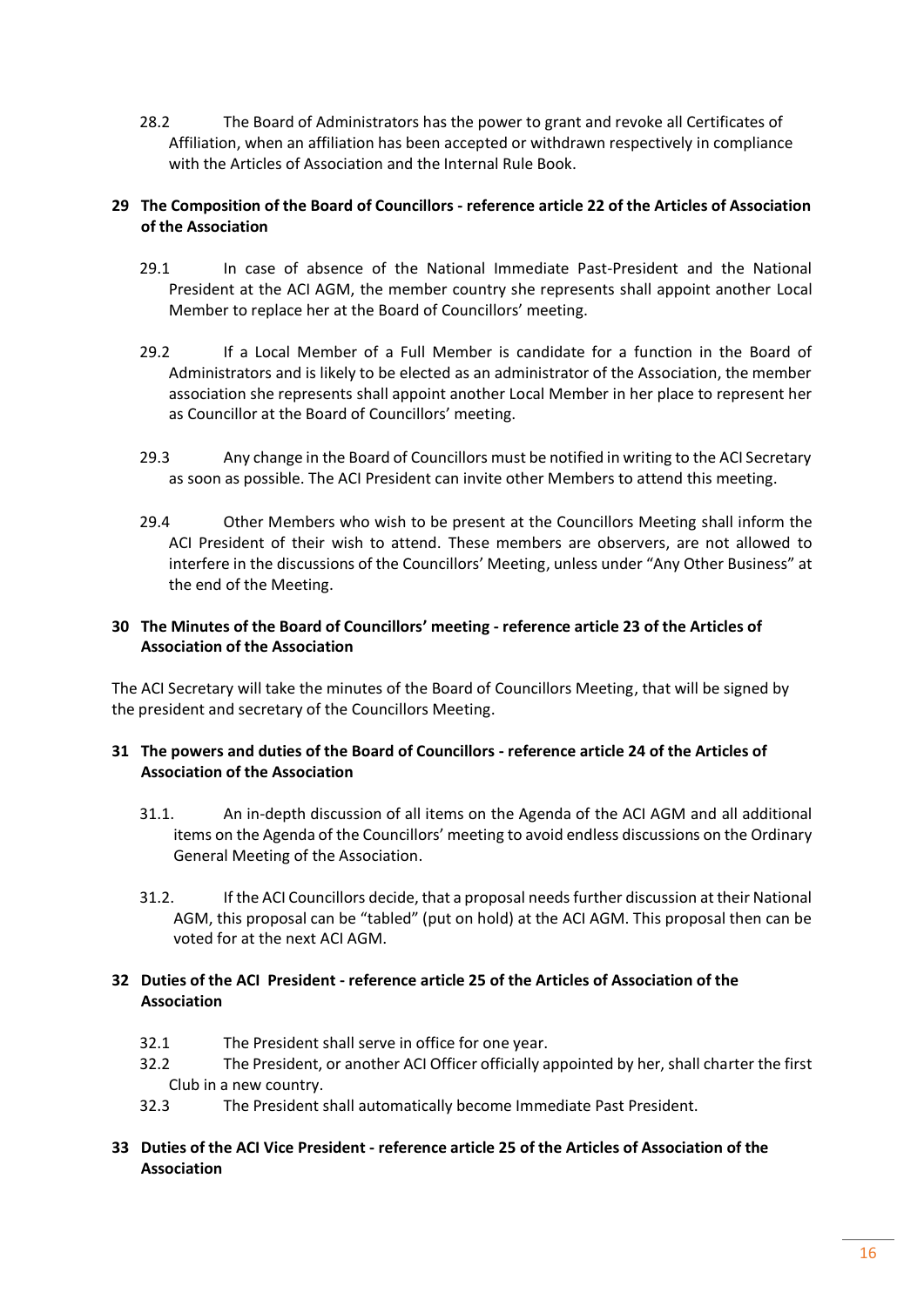- 33.1 The Board of Councillors elects the ACI Vice-President by secret ballot at the Ordinary General Meeting.
- 33.2 Candidates should, before the beginning of the Vice-Presidential term of office, have served for a total of two (2) years in any of the following offices: Area Chairman, National Officer in their own National Association, ACI Treasurer or ACI Secretary. All candidates must be active members of their own Full Member Association at the time they become ACI Vice President.
- 33.3 The ACI Vice President shall serve in office for one (1) year.
- 33.4 The ACI Vice President shall serve as ACI Contact Lady and Extension Officer.
- 33.5 The ACI Vice President shall automatically become the ACI President.

#### **34 Duties of the ACI Immediate Past President**

- 34.1 The ACI Immediate Past President shall take on the functions of the ACI President in interim in case the ACI President is not able to ensure her functions.
- 34.2 The ACI Immediate Past-President shall assist the ACI Vice-President in her function as Extension Officer.
- 34.3 She shall advise the Board of Administrators.
- 34.4 She is liaison officer for the Individual Members.

#### **35 Duties of the ACI Treasurer**

- 35.1 The ACI Treasurer shall be elected by the Board of Councillors by secret ballot at the ACI AGM.
- 35.2 The ACI Treasurer shall serve in office for a minimum of one (1) year and a maximum of two (2) years. As a candidate she shall indicate for which term she intends to serve.
- 35.3 The ACI treasurer is responsible for the financial and accounting management of the Association. She keeps the Association's accounts available to the auditor/accountant.
- 35.4 At the Ordinary General Meeting, she presents the balance sheet for the past financial year and presents the budget for the coming financial year.

#### **36 Duties of the ACI Secretary**

- 36.1 The Secretary shall be elected by the Board of Councillors by secret ballot at the ACI AGM.
- 36.2 The ACI Secretary shall serve in office for a minimum of one (1) year and a maximum of two (2) years. As a candidate she shall indicate for which term she intends to serve.
- 36.3 The ACI Secretary is responsible for the administration of the Board of Administrators, amongst which the preparation of the minutes of the meetings of the Board of Administrators, of the Board of Councillors and of the ACI AGM, in English.
- 36.4 The ACI Secretary keeps a register of all these and other reports.
- 36.5 The ACI Secretary is responsible for the convening of the ACI AGM, the elaboration of the agenda of the ACI AGM and to send the invitations with underlying documents.
- 36.6 The ACI Secretary is responsible for the convening of the Councillors Meeting, the elaboration of the agenda of the Councillors Meeting and to send the invitations with underlying documents.
- 36.7 The ACI Secretary is responsible for the content of the folders to be distributed at the Ordinary General Meeting and at the extraordinary general meetings.
- 36.8 She organizes and keeps all records of the composition of the National Boards of the Full and Associate Members and of the names of the Individual and Honorary Members.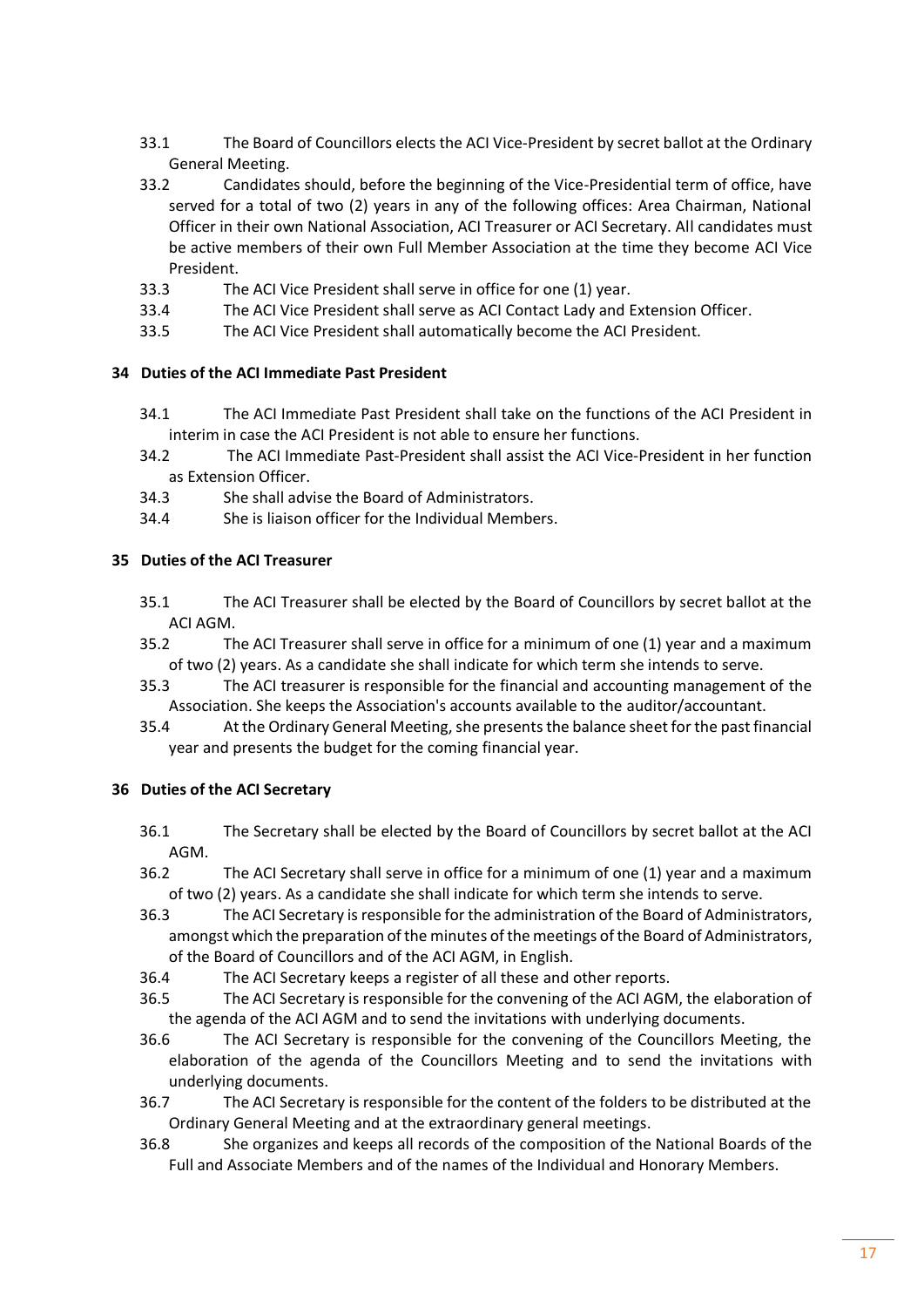- 36.9 She keeps all documents transmitted by the National Boards of the Full and Associate Members and of the names of the Individual and Honorary Members.
- 36.10 She updates and maintains the Register of Members of the Association.
- 36.11 She elaborates Newsletters on a regular basis and distributes them to the Members.

## **37 Duties of the ACI Web-Lady**

- 37.1 The ACI Web-Lady is a Local Member of a Full or Associate Member and is designated by the Board of Administrators.
- 37.2 The ACI Web-Lady has a supportive role in the Board of Administrators.
- 37.3 The ACI Web-Lady shall serve in office for a period of (2) years with an extension possibility of one (1) or two (2) years.
- 37.4 The ACI Web-Lady is responsible for the website of the Association.
- 37.5 The ACI Web-Lady is responsible for the smooth organisation of the (virtual) meetings of the Board of Administrators and of the Ordinary General Meeting with regard to the Internet connection, power point presentations.

## **38 Modification of the articles of association and the Internal Rule Books - reference article 26 of the Articles of Association of the Association**

- 38.1 A decision to wind up or suspend the matters of the Association, to modify the Articles of Association and the Internal Rules Book and to modify the membership dues can only be made at an Annual General Meeting ("**ACI AGM**"), at which not less than two-thirds (2/3) of the Members entitled to vote are present and 75% of the total votes present vote in favor.
- 38.2 If two-thirds (2/3) of the Members are not present or represented at the first meeting, a second meeting may be convened which may deliberate regardless of the number of Members present; but, in this case, the decision will be subject to Luxembourg court approval.
- 38.3 However, if the modification relates to one of the objects for which the Association is created, the above rules are amended as follows:
	- 38.3.1 the second meeting will only be validly constituted if at least 50% of its Members are present or represented;
	- 38.3.2 the decision is only admitted by a majority vote of 75% of the votes cast;
	- 38.3.3 if, at the second meeting, 50% of the Members are not present or represented, the decision must be approved by the Luxembourg civil court in Luxembourg city.

#### **39 Annual Accounts - reference article 28 of the Articles of Association of the Association**

- 39.1 The ACI Treasurer shall submit an annual budget of income and expenditures for the following year, for the approval of the Board of Councillors who vote at the ACI AGM.
- 39.2 The ACI Treasurer will authorise jointly with the ACI President the day-to-day operations of the bank account as well as all bank withdrawals.
- 39.3 The Board of Administrators has the authority to move the bank accounts of the Association, should they consider it advisable.

#### **40 Organisation of the ACI Conference**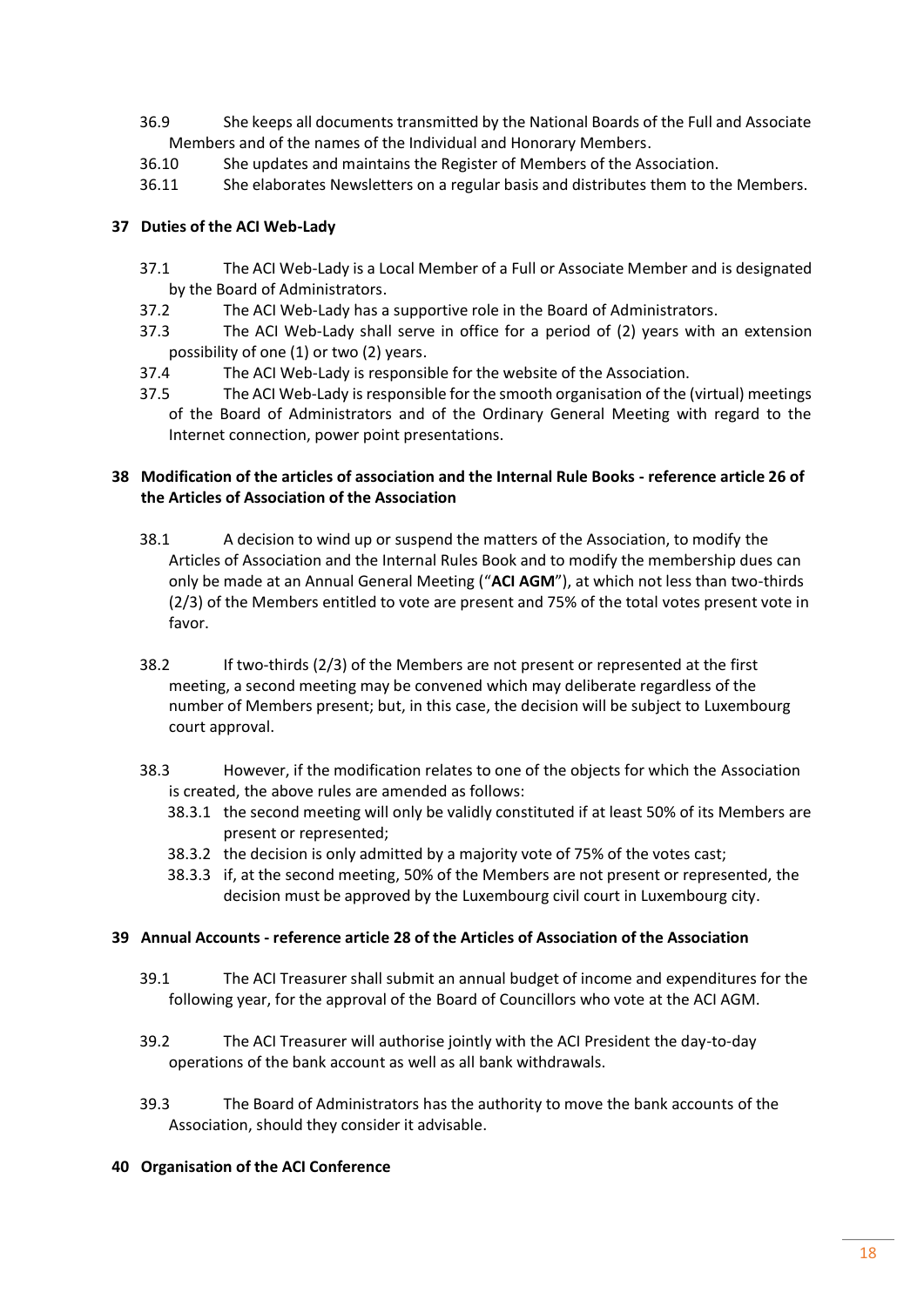- 40.1 An ACI Fund is set up to provide loans to host countries for the organisation of the ACI Conference. From this Fund, the Board of Administrators shall lend the host country sufficient money to pay the initial expenses of the ACI AGM.
- 40.2 These loans are free of interest and paid by the Board of Administrators, upon request of the host country. These loans are repayable at the latest in December following the ACI Conference.
- 40.3 A surplus resulting from an ACI AGM shall be apportioned as follow:
	- 60% to be decided jointly by the National Board of the host country and the host Agora Club.
	- 20% to the travel fund. Local Members can apply for this travel fund with the travel fund form.
	- 20% to the extension support fund to be used by the Board of Administrators to visit new or potential countries.
- 40.4 The National Association of the host country shall have the ultimate responsibility for the ACI Conference and its finances.

## **41 Hosting of the ACI Conference**

- 41.1. During each ACI AGM, the ACI Councillors will vote for the country where the ACI AGM will take place, normally two (2) years following the ACI AGM where the candidacy is submitted.
- 41.2. A Full Member wishing to host the ACI conference, shall send an application to the Board of Administrators on or before 30 June, prior to the ACI AGM at which the application will be considered. This file should include prices of venues, hotels and catering.
- 41.3. The Member candidate for hosting the following ACI Conference shall have a representation at the ACI AGM at which the application will be considered.

## **42 ACI International Service Project (the "ACI Project" or "ACI ISP") - reference article 31 of the Articles of Association of the Association**

- 42.1. The ACI has an International Service Project, which is voted on at the ACI AGM every second year. Every Full Member can propose a new project. The chosen project can be reelected. The project is preferably, not mandatory located in an ACI Country, anyway an ACI Full Member must always be responsible for overseeing the Project.
- 42.2. The National Treasurers need to collect the monies raised in their Country for the ACI Project and pay them to the following ACI ISP Account whenever there is a reasonable amount to pay with confirmation of all donations sent to the ACI Treasurer.
- 42.3. Name Account [•]; Account No.: [•]; P.O. Box [•; Country [•].
- 42.4. The ACI Treasurer will transfer the funds to the ACI Project whenever there is a reasonable amount to ensure the continuing funding of the ACI Project.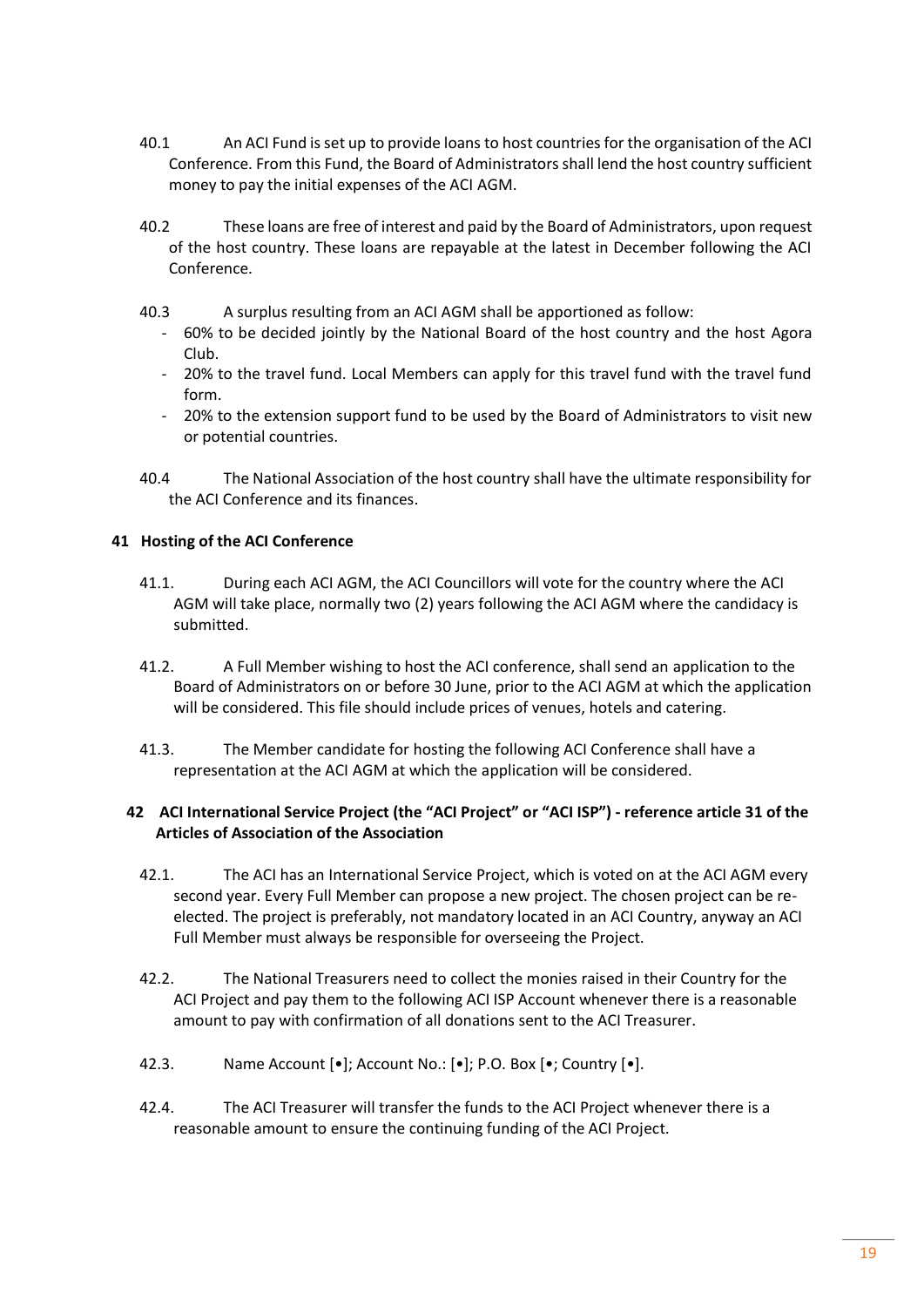- 42.5 The ACI Full Member hosting and/or responsible for the ACI Project must open a separate account for the ACI Project and is responsible to provide a written report on the progress of the ACI Project at least once a year (at the ACI AGM) to all Members.
- 42.6 Immediately after the ACI Project has been chosen at an ACI AGM, the ACI Treasurer will transfer an amount of Euro 1,000. - to the ACI ISP account. Respectively, at the end of each ACI Project, Euro 1,000. - is left on the ACI ISP Account for the next project.
- 42.7 Applications for a new ACI ISP Project shall be sent to the ACI Secretary on or before 30 June prior to the ACI AGM of that same year with a detailed description of the intended ACI Project.

## **43 Rules for the "ACI Project" or "ACI ISP" - reference article 31 of the Articles of Association of the Association**

- 43.1 The charity to receive the collected funds shall be decided every second year in advance. A National Treasurer can pay donations to the ACI ISP Account at any time during the year.
- 43.2 Interest earned from funds in the ACI ISP Account shall be added to the sum to be donated to the chosen charity.
- 43.3 Full Members and the Board of Administrators can propose a project. An Associate Member can propose a project with the support and approval of its Godmother or another Full Member.
- 43.4 The National Board of the Full Member having proposed the elected ACI Project shall have the administrative, legal and financial responsibility of the project. In case of a proposal by an Associate Member, this task will be allocated to a Full Member, Godmother or not of the Associate Member or to the Board of Administrators.
- 43.5 The National Board of the Full Member having proposed the elected ACI Project shall also be responsible for overseeing the ACI Project and for ensuring that the monies are used for the intending charity. In the absence of a National Board, the Board of Administrators or the National Board of a Full Member, Godmother or not of the Associate Member, appointed at the ACI AGM shall undertake that responsibility.
- 43.6 Members can only propose one project at a time. The proposal must first have the approval of the National Board of the Local Member applying for the ACI project in case of a Full Member or of the Board of the local Agora Club in case of an Associate Member. A short explanation in writing (100 - 150 words) concerning the intended use of the funds shall be sent to the ACI Secretary on or before 30 June, prior to the immediately following ACI AGM and to be presented at that same ACI AGM.
- 43.7 A vote shall be taken at the ACI AGM between the suggestions received by secret ballot.
- 43.8 As of the moment of the vote for the ACI Project at an ACI AGM, all funds collected and paid by the National Boards will be allocated to the elected ACI ISP Project. All the administrative costs of the ACI Project are to be taken care of by the National Board of the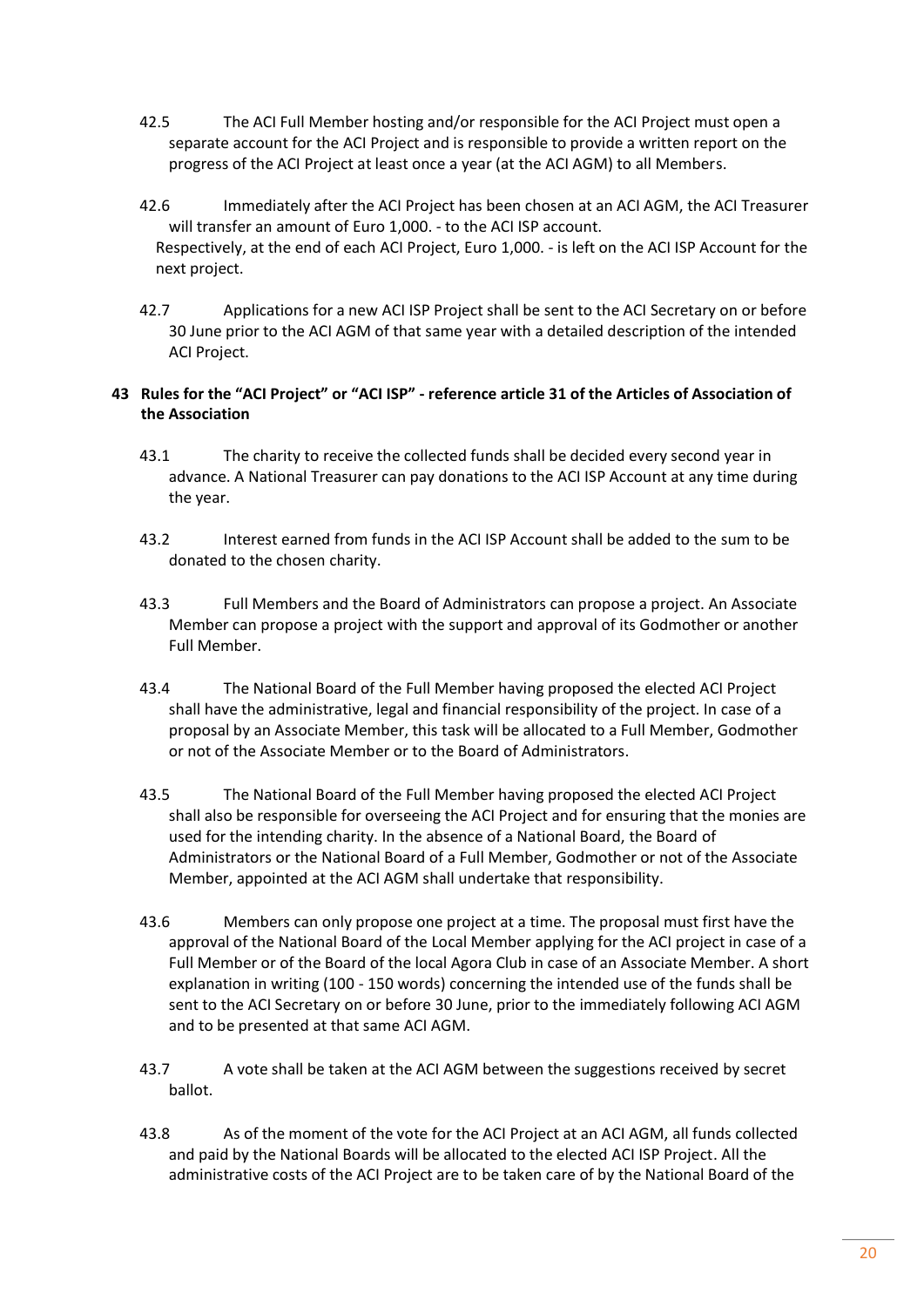Member being in charge of administrative, legal and financial responsibility of the project as stipulated above.

- 43.9 The ACI Treasurer shall make the first payment to the ACI Project as soon as a reasonable amount has been collected. The following payments shall be made after a report is given to the Board of Administrators concerning the proceedings of the ACI Project and sufficient assurance is given regarding the progress.
- 43.10 The time limit for donations to the ACI Project is set at 30 August in the second year of the ACI Project. Money received later will automatically go to the next project, if any, elected at the immediately following ACI AGM.
- 43.11 The Board of Administrators has the right to intervene in the ACI Project any time.
- 43.12 An ACI Councillor or her representative appointed by the Member hosting the ACI Project and receiving the gifts/donations shall give a brief report on the proceedings of the ACI Project in the three subsequent ACI AGMs after the ACI AGM, where the ACI Project has received the vote.
- 43.13 A written half year report shall be delivered to the Board of Administrators six months after the ACI AGM. This report should be distributed to all the National Boards. A written full year and financial report should be delivered to the Board of Administrators on or before 30 August prior to the ACI AGM. This report will also be distributed to all the National Boards and discussed at the ACI AGM.
- 43.14 Enquiries concerning the ongoing ACI Projects shall be answered within 30 days by the Board of Administrators.
- 43.15 If for any reason it proves impossible to use the allocated funds during the two years following its receipt, the unused funds shall be returned to the ACI ISP account and added to the funds available for distribution to the next ACI Project to be decided at the next ACI AGM.
- 43.16 Every ACI ISP should last for two years and may be re-elected.
- 43.17 The host Country of the ACI ISP is responsible to submit an audited report on completion of the ACI Project, no later than the following ACI AGM.

## **44 Official language**

- 44.1 The official working language of the ACI is English.
- 44.2 The Internal Rule Book of the Association has been prepared in the English language.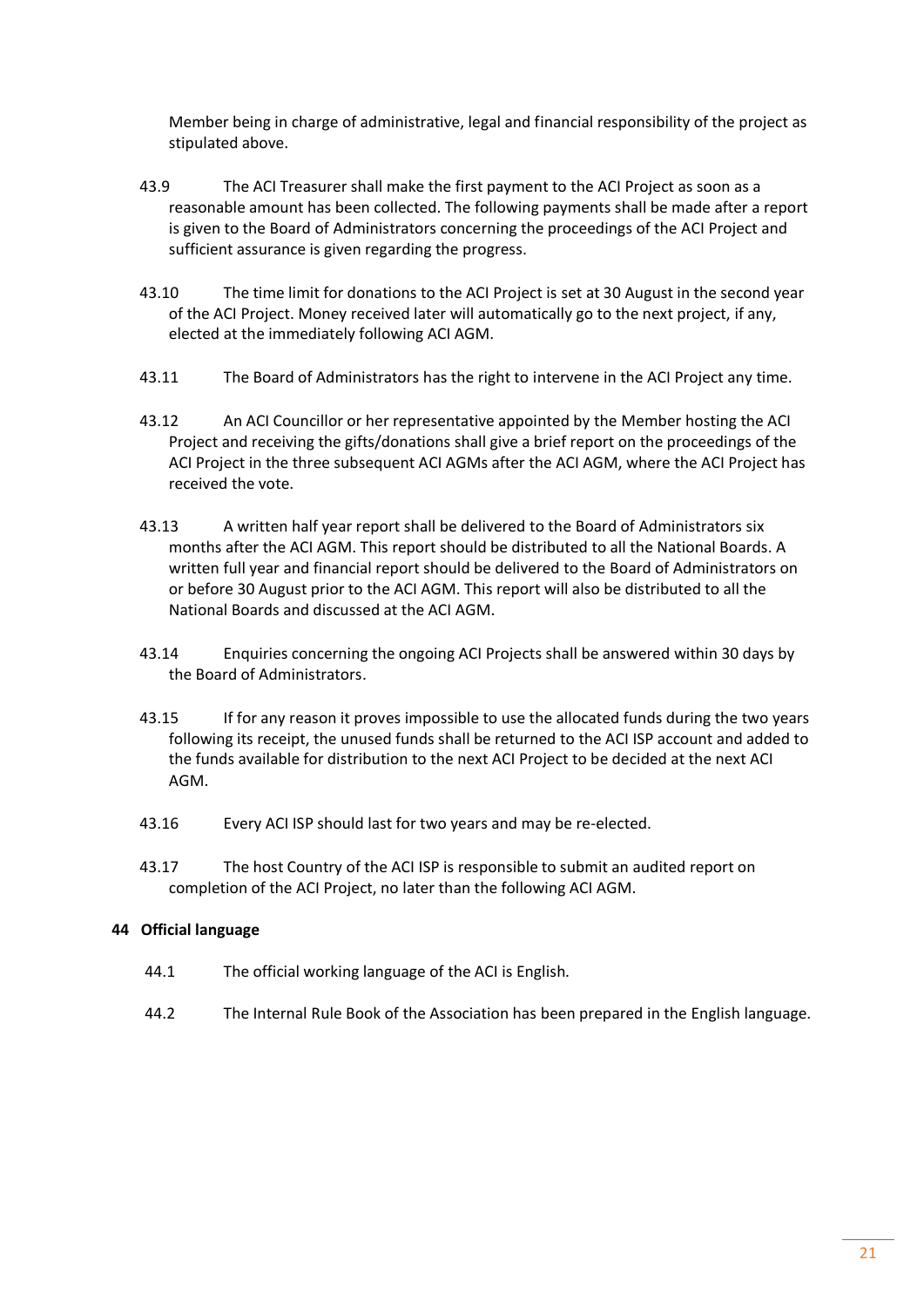## **45 Documents**

All deeds, invoices, announcements, publications and other documents issued by the Association, must contain:

- a) the name of the association;
- b) the words "non-profit association" reproduced legibly and in full or in short "a.s.b.l.", placed immediately before or after the name;
- c) the precise indication of the registered office of the association;
- d) the words "Trade and Companies Register, Luxembourg", or the initials "R.C.S. Luxembourg "followed by the registration number.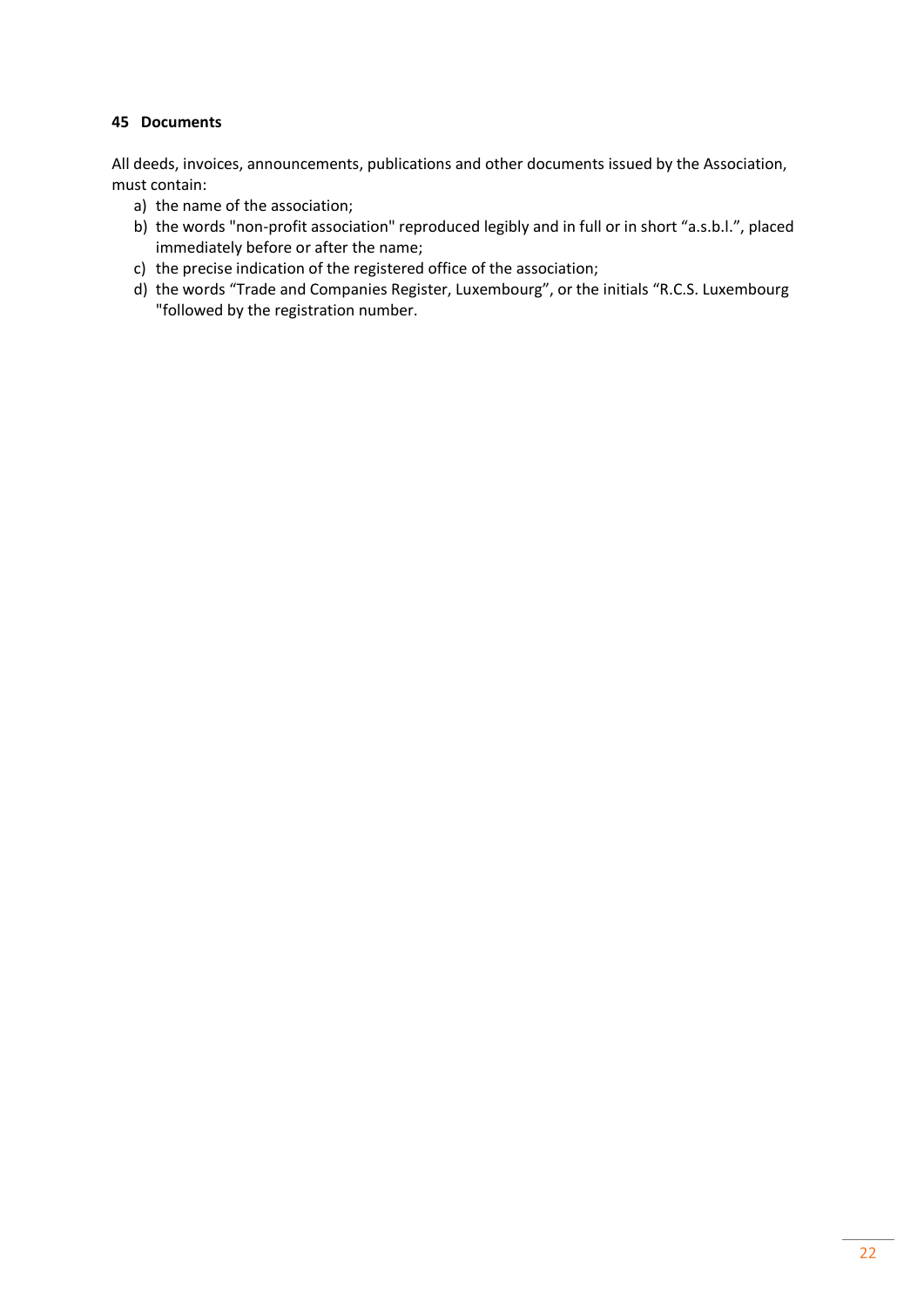#### **APPENDIX 1: FORMS**

- 1. Application form ACI conference.
- 2. Capitation fee form.
- 3. Directory information form.
- 4. Individual Membership form.
- 5. Nomination form member of the Board of Administrators.<br>6. Application form Full Membership.
- 6. Application form Full Membership.
- 7. Application form Associate Membership.
- 8. Certificate for honoured ACI membership.
- 9. Application for ACI travel fund grant.
- 10. Application for ACI International Service Project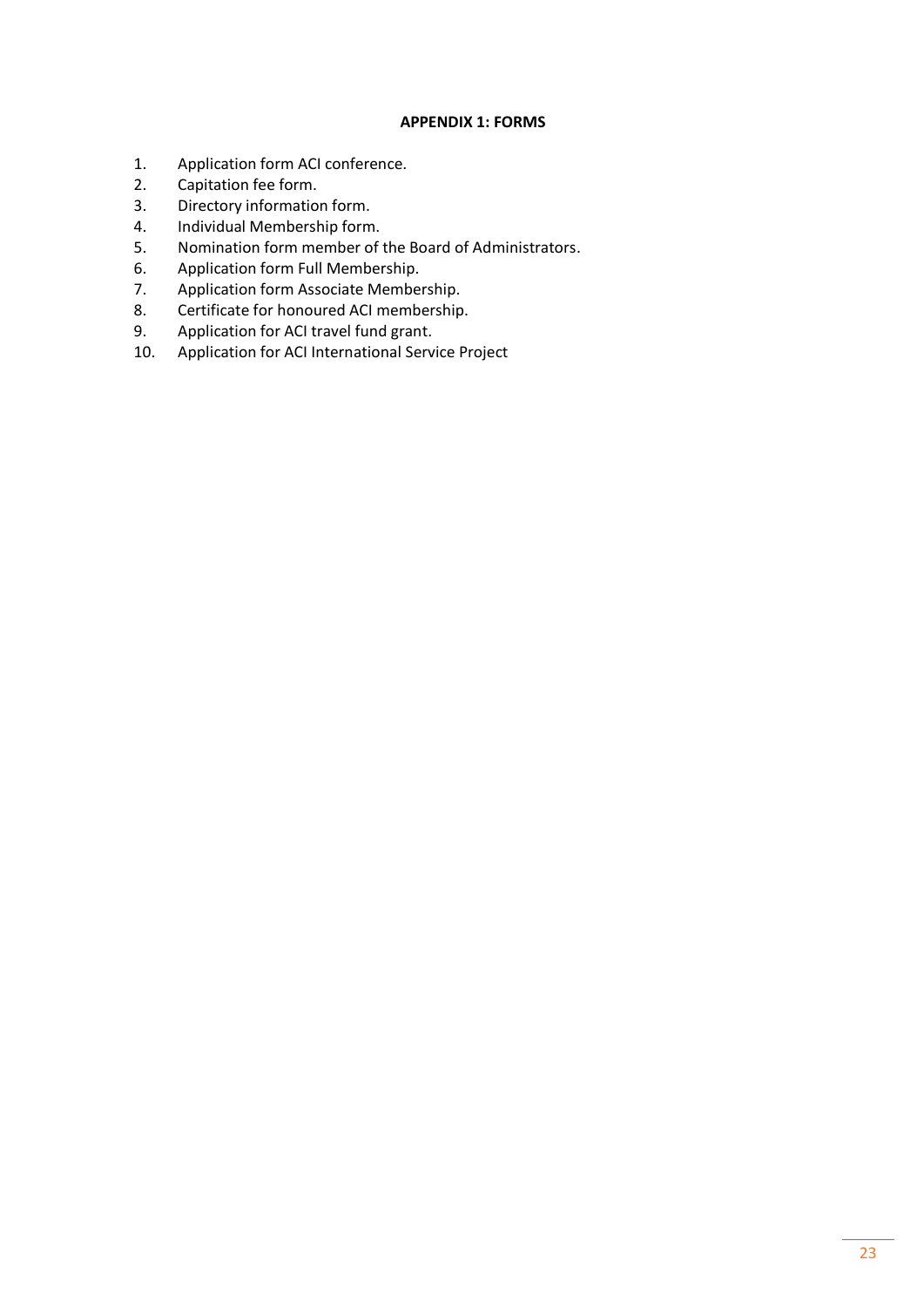#### **APPENDIX 2: GUIDELINES**

- 1. How to begin Agora Club in a new country.
- 2. For the charter of the N°1 club in a new Agora country.
- 3. How to charter the N°2 Agora club + eventually form the National Board.
- 4. How to start further Agora clubs.
- 5. For Agora Club godmother countries.
- 6. For the ACI Board Members.
- 6.a. For ACI President
- 6.b. For ACI Vice-President
- 6.c. For ACI Immediate Past President
- 6.d. For ACI Treasurer
- 6.e. For ACI Secretary
- 6.f. For ACI Web-Lay
- 6.g. Clarification of claimable expenses by the members of the Board of Administrators
- 7. For the tellers at the ACI AGM.
- 8. For Individual Membership.
- 9.a. How to host an ACI Conference: Introduction guide.
- 9.b. ACI Conference: Full check list.
- 10.a. Timeline charter protocol of the N° 1 club in a new Agora country.
- 10.b. Timeline charter protocol of the N°2 and more Clubs
- 11. Protocol for installation of the national board.
- 12. How to receive an ACI officer in your country.
- 13. How to grant honorary membership.
- 14. For the organisation of the conference room on the ACI AGM.
- 15. For the protocol at the presidential drink and gala dinner during the ACI conference.
- 16. Worksheet for the ACI secretary.
- 17. For ACI Representatives.
- 18. For ACI ISP Conveners.
- 19. On home hosting the ACI BM.